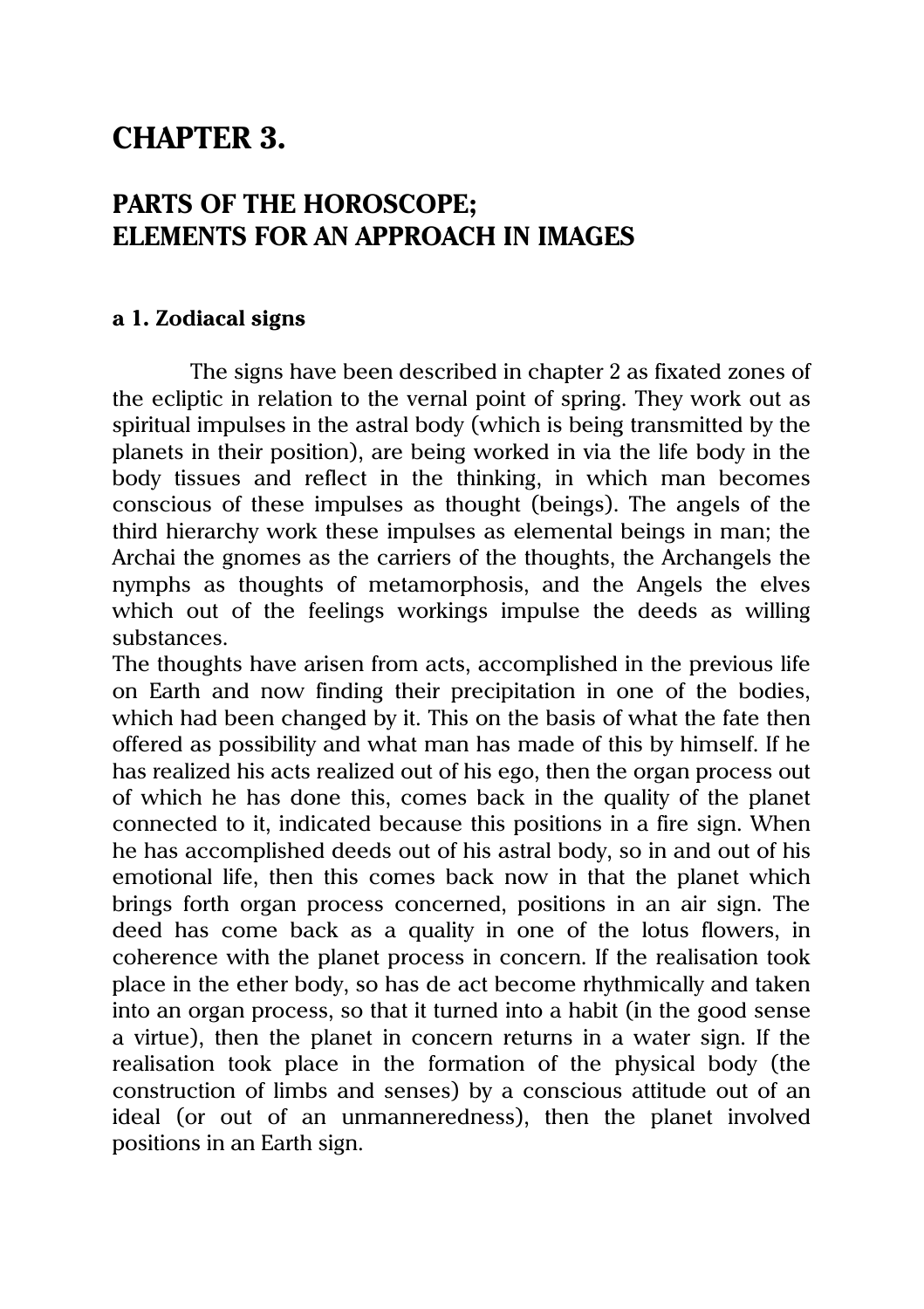Because of his fall on Earth man has connected himself to the evil, hence his ether body is penetrated with thrives (the work of Ahriman, the biblical satan) which may lead to strivings for power; his astral body is penetrated with desires (the work of Lucifer, the devil from the bible), which give self-directedness. In the physical body rule instincts and reflexes, which die initially are completely unconscious and especially the first years of a life give a necessary hold (the sucking need, breathing, handgrip reflex), but later on are being overgrown by consciously learned habits and acts. These are selfless through the first deed of Christ in the pure Adam soul; the harmonisation of the senses in the physical body.

Each man comes on Earth with a more or less polluted astral body, more or less full of desires, and can only work on this fully cleansing after his ego is on Earth (around the  $21<sup>st</sup>$  year). Also is the ether body at birth connected to an etheric double/shadow being which takes serve of the unliberated elemental beings and tries to get a hold on man via his life processes to be made metrical by arousing of the gratification of needs out of the thrives sphere. In how far these thrives in the ether body and desires in the astral body have been transformed into virtues and in the consciousness soul on the basis of the physical body into ideals, depends on the person and his own morality. The life offers possibilities to develop this, on the basis of the resistances and pain, which everyone experiences in the different life areas.

If someone has decided before birth to develop certain virtues and soul qualities by going through pain and soul conflicts, which are resistances to be able to come to the transformation of the habits for the good, then he will have a difficult position in relation to that area in his birth horoscope, for instance because a planet positions difficult in sign (a thinking aspect or constitutional weakness), house (resistance from the outside or from the constitution; has to do with the working of the will) or through aspects (soul conflict). In sign this is called positioning in fall, or alien, in exile (a little less strong). See to this appendix 2 at the back. This can be to dissolve old karma, but as well future karma on purpose taken along, or just a willing decision out of the higher ego to take something up from the karma of mankind, and not from oneself. Because one sees after death the biggest failure of the past life, and what this has brought forth to other people, one can on the basis of this decide the next time to learn this entirely off and put it right; one then takes at the return such a condition as resistance on the life path, that the failure can only be transformed into a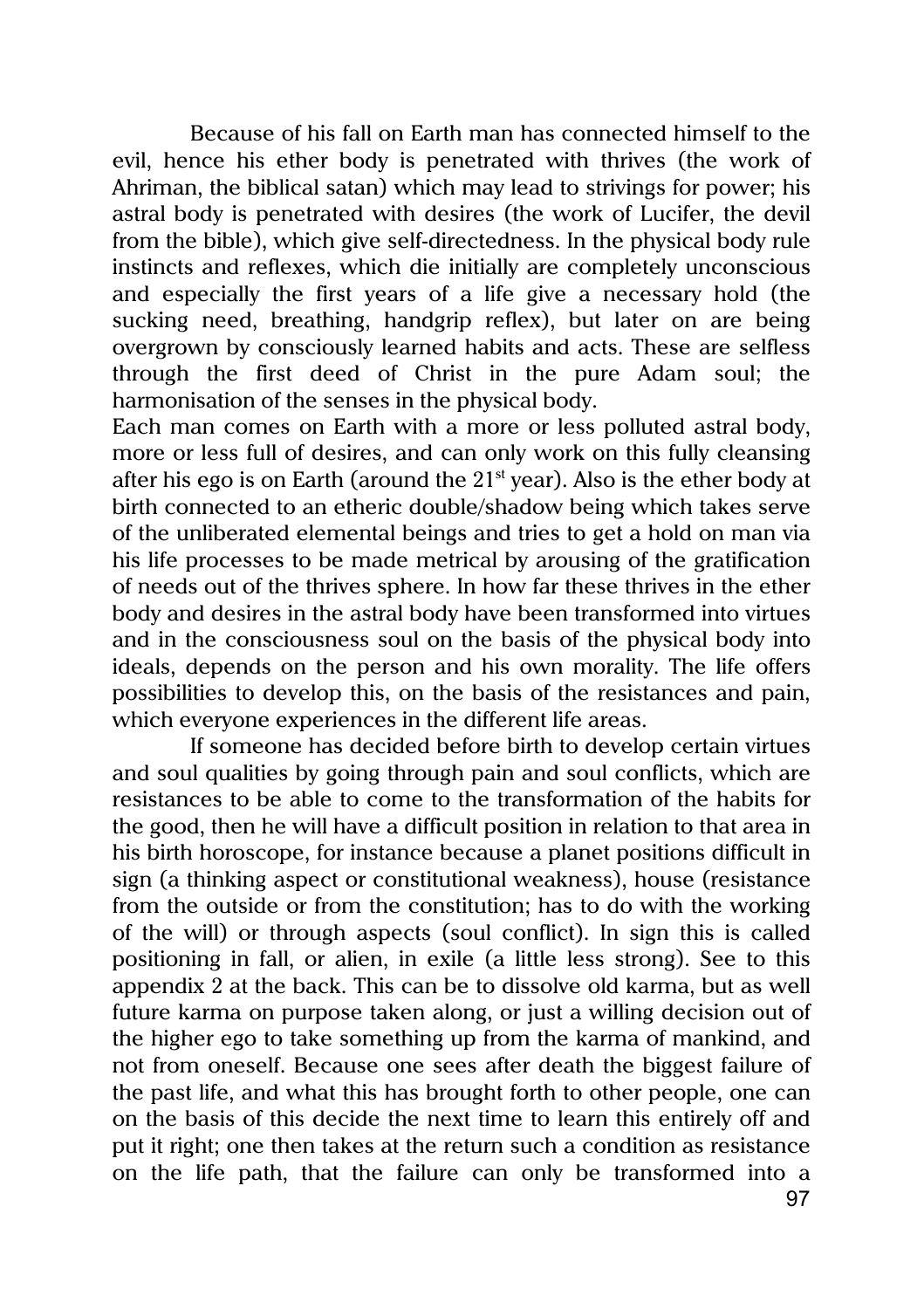remaining virtue with very much effort, which will work out as well for other people in that life for the good. Hence are the karmic indications mentioned in relation to the horoscope and bodies rough outlines, but can everyone deviate from these through the life, which he decides to lead. One can for instance pick up lines of an Earth life before the previous one, with the karma which has stayed behind in the life in between, or take up just a life of mere rest karma, work this off, so that after this one can continue with a clean page without unnecessary ballast. But even when there are more lives in between, the line and working remains recognizable by the position of a planet in sign as belonging to the own fate.

It is however very hard to develop virtues, because the issue is a conscious transformation of habits which play in the life body. This is only possible through endless repetitions. Hence each life one at the most takes up the formation of two, most often one virtue. The difficult positions indicate this.

# **a 2. Senses - virtues – ideals Approach out of man as a developing being**

98 Man comes to Earth time after time to develop new qualities, so that he becomes a more full fletched spiritual being (of which the qualities stay behind on the Sun in the higher ego, tended by the angels, to not fall in the hands of the counter forces). He takes in the world via his senses and experiences from the inside ideals which are to be strived for (and when it is good, these are being offered to him from the exterior through the culture). In order to achieve at these, he has to transform his being in such a way that out of the astral body which is initially penetrated with desires, he directs his acting in such a way that he works into the ether body an amount of conducts rhythmically; the virtues, with which he transforms the ether body. These virtues, in order to become habits, have to be impulsated as acts with the thinking time after time consciously out of the astral body; it is a work out of the intellectual soul makes develop in the virtues the consciousness soul; the ideals are objectivations of the perfect shapes and form gestures which are woven into the physical body (one begets this body each life on Earth anew out of the Earth forces from the highest hierarchy of angel beings). These forms and form gestures reflect themselves more or less clear in the external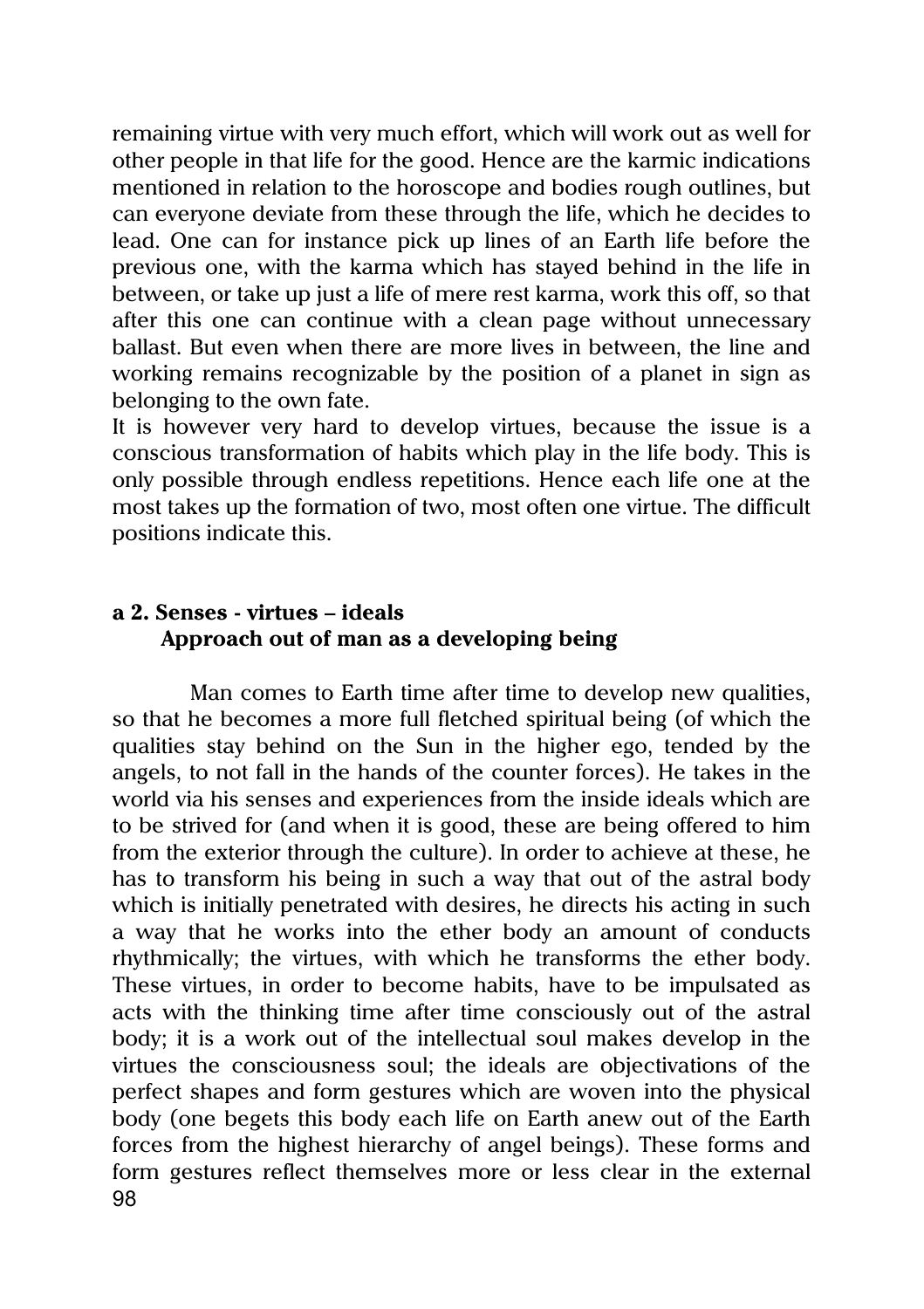world and society. These forms are being absorbed by the senses and call forth from the inside the recognition of the spiritual world out of which they have come forth: one observes these in the thinking as ideas over the good of which on the basis of the own already developed morals one makes oneself an image. Through the development of the virtues as soul attitudes, there are being developed soul-spiritual qualities which at the one side precipitate in the new physical body to be formed out of man (the phantom; preparations to the New Jerusalem), at the other side form gateways in the soul with these, with which one can enter consciously the spiritual world; the developed ideals have been worked out in the consciousness soul as clear crystals, and form the lettuces to the spiritual world; the spirit self on the basis of these ideal-crystals can unfold itself because the Angels can work in it. Thus these gateways have arisen from moral strengthening work. The petals of the lotus flowers are being developed by inner transformative work; the ideals crystallize as idea contents in the sand of the hypophysis.

Senses and ideals are being impulsated out of specific star images by the Cherubs, which have initiated these; the senses have been the start for the human development (on the Old Saturn man consisted of only sense germs), the ideals sound as promises for what man will ever turn out to be if he keeps on developing and defolding. These ideals occur unchastened in the physical body as the instincts (which are reflections of the forces of the spirit man, worked into the physical germs, which give the impulses for the physical form gestures out of the star images); the tendencies coming forth from this reflect thrivelike in the ether body and come to the light in the consciousness of the astral body as desires.

One comes on the Earth to develop oneself through the resistances of it. It often happens that one is being wounded in a certain sense at a young age already, in that this sense is violated. This then leaves behind a wound in the soul, and against the pain which returns over and over again (later on one often looks for similar situations in order to undergo the pain once again), one can grow and chasten oneself, through which just with the becoming conscious and the repeatedly learning to behave differently by the stimulus, the virtue which is connected to that sense, develops. And thus the ideal striving which lays as a basis to it as a crystal in the consciousness soul, can be developed. Often the chastening happens from an insight, when one wakes up for the soul qualities from the zodiacal image opposite to it.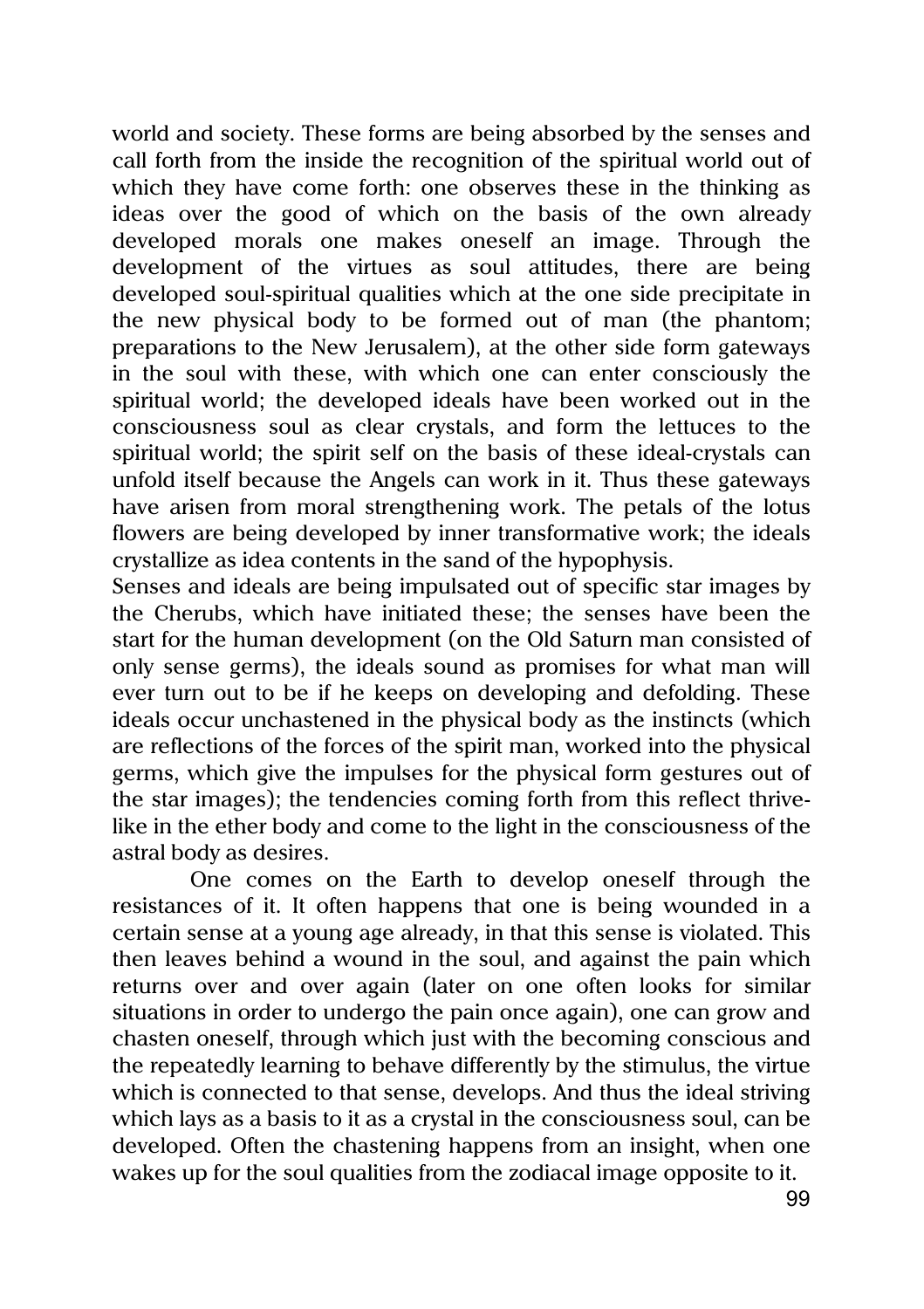A planet in a sign renders the hatch through which an idea out of the higher spiritual region, which calls forth an ideal in man, is being represented and worked into the own being; the planet indicates through which organ system this happens; falling in a house, it indicates in which life region will be searched to work out the ideal in the world (and in the own being). Especially the Sun's position in sign often indicates the most important sense as a hatch through which one observes and judges the world. This is closely connected to the world vision as the spiritual hatch through which one sees the world and about which one forms images. Also other target planets in the horoscope give indications about senses that want to be developed, or that already have been formed out strongly.

Underneath the coherences with the subsequent zodiacal qualities will be lighted. <sup>22</sup>

The nature pictures and inner images of the signs have been added as meditations, possible entrances, so that one can get in contact in this more artistic way with the star image concerned, and experience this. They are meant as impulses; everyone can form his own lived-in images – the spirit self, the imaginative consciousness, still has strongly personal coloured images. At the end of this chapter is being described how there can be worked with these images in therapy and self-schooling.

#### **FIRE SIGNS**

#### **ARIES**

#### **I. Out of the body formation**

100 Aries is in accordance with the working, which in man has become shape in his head: this can be clearest seen in the bilateral pointed ventricles in the brains as extension of the spinal chord channel. The head is the impulse to the body, the force that has to do with the taking of initiatives, in accordance with the active character of this first capital sign (a reflection of the creating world of God the Father). This working expresses itself at first at birth, when the child (in the common case) on predominantly the own force takes care of the moment it comes to Earth, and breaks through the maternal limits, the amnions and the birth channel with the head.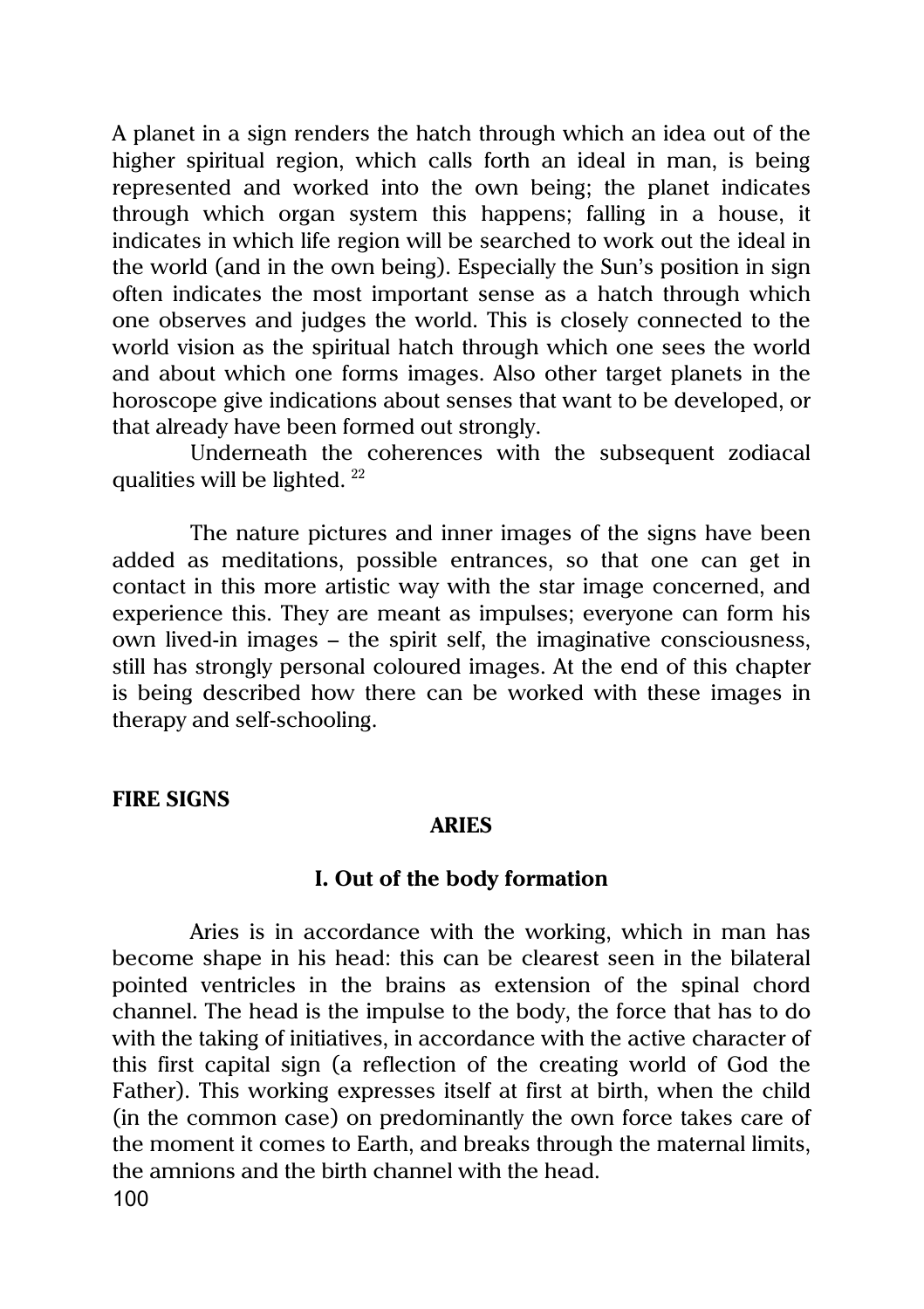The acting force, which shows itself here, can be whining and dominant, but through transformation it can become to devote offering force of acting for a larger aim than the own strivings.

Mars brings forth the ego-force in the blood by means of the iron process and impulsates the acting force through the haem in the red blood cells. This mediating of the Aries-intention in man is being called the *ruling* over that sign.

Pluto, mediating the higher will out of the spirit man forces on the Earth, is being noted as the night ruler over this sign, because of his working to offer force in the act, the tendency to do out of the unconscious will of the other person (a night ruler works out less strong and notable).

### **II. out of the human development**

When one lets speak out innerly the other person in his being, one develops an attitude of devotion to the own and other people's spiritual principles instead of pushing through the own intentions.

The ego-force of the blood then is put into service of impersonal ideals – the outworking of the ideas (spiritual beings) in the physical through building out devotion as a virtue (which happens in the ether body, in which dwell the habits); in the consciousness soul this becomes to the soul-ideal of the liberality for a spiritual aim; as a crystal for the New Jerusalem one makes ones will ready to make sacrifices for the gods which have thought out these ideas, so that these can be realized on Earth by us.

If one is not being recognized in his own being and if there has been intervened in the will being from the younger years onwards (which can express itself already with the incision at birth; the arousal of the woes, Caesarean section), the ego sense is wounded and the soul hurt in this. Often there arises a tendency to come up for oneself strongly and break through all kinds of resistances to do be recognized in his being. Through chastening this force can be transformed into the virtue of devotion and the force of sacrifice as the soul-spiritual attitude to have let happen the ideal of spirit realisation.

The sign position of Sun and Mars give possibilities to the development of devotion in order to get sacrifice force; the house positions indicate the life region on which this points down.

Ego sense; as an ideal the realisation of ideas which are spiritual beings. Therewith the idealism as a world vision.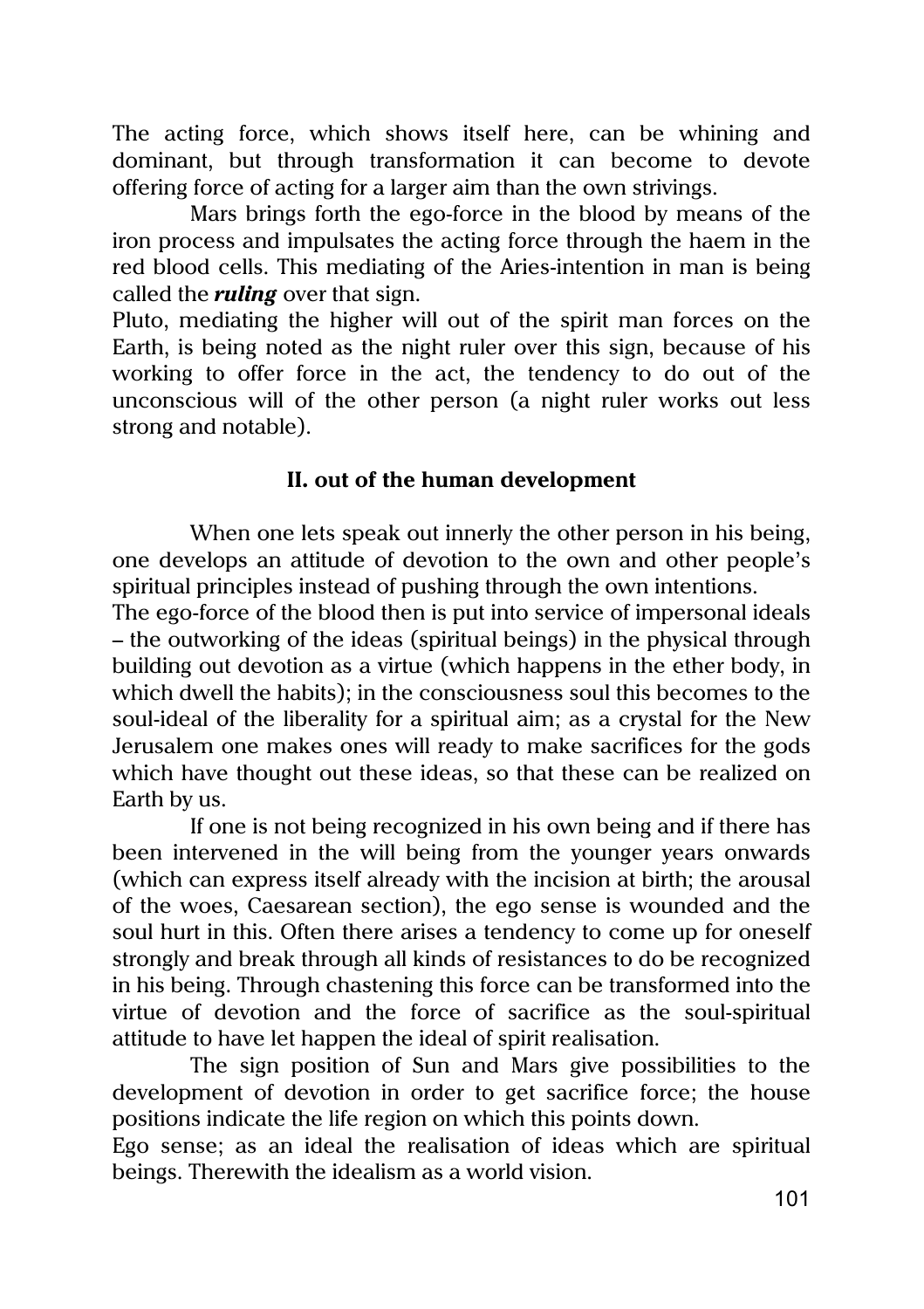### *Devotion can become to sacrificial force.*

Outlined as an artistic image, derived from nature:

*Here and thither between people in landscape contours there light up flames. Some extinguish or smoulder, other ones stabilise to fire kernels.*

Outlined as an inner image:

*A red quelling willing impulse as was it a pillar which unshapes and out of the centre seeks to fill up the space.*

*When it lets itself deepen at the top bluish, there arises a basin in which the violet spirit light gets the space to radiate and light up. The cobalt blue envelopes this in a devote way.*

As a form gesture: *Propelling bilaterally up and out from out of a point.*

### **LEO**

### **I. Out of the body formation**

Leo originally has given shape to the heart. This forms the balancing middle point in man, which concentrates and makes propelling again to the periphery. Similar the working of the Lion. As a need to be in the centre, this reflects within someone who has prominent Leo forces as the need to conduct or be a concentrated kernel (cohering with the Sun process which mediate his forces) out of which there can be streamed out to the surroundings in a balanced way as a centre of force. It as well can tend to this that one wishes to be worshipped; pathos is not alien to this. This is especially the case with a Leo as Ascendant, when the Lion forces work out of the temper and one encounters the world out of this. This all in accordance with the keep on going working because it is a fixed sign (a reflection of the world of the Son).

The heart gives the faculty to perceive soul warmth and coldness (through the heart lotus): therewith the possibility to weigh acts and thoughts in a moral way out of the warmth or coldness.

102 The Sun, which causes that the heart process is taken to the inside, mediates the Leo forces of balancing centre and periphery; he rules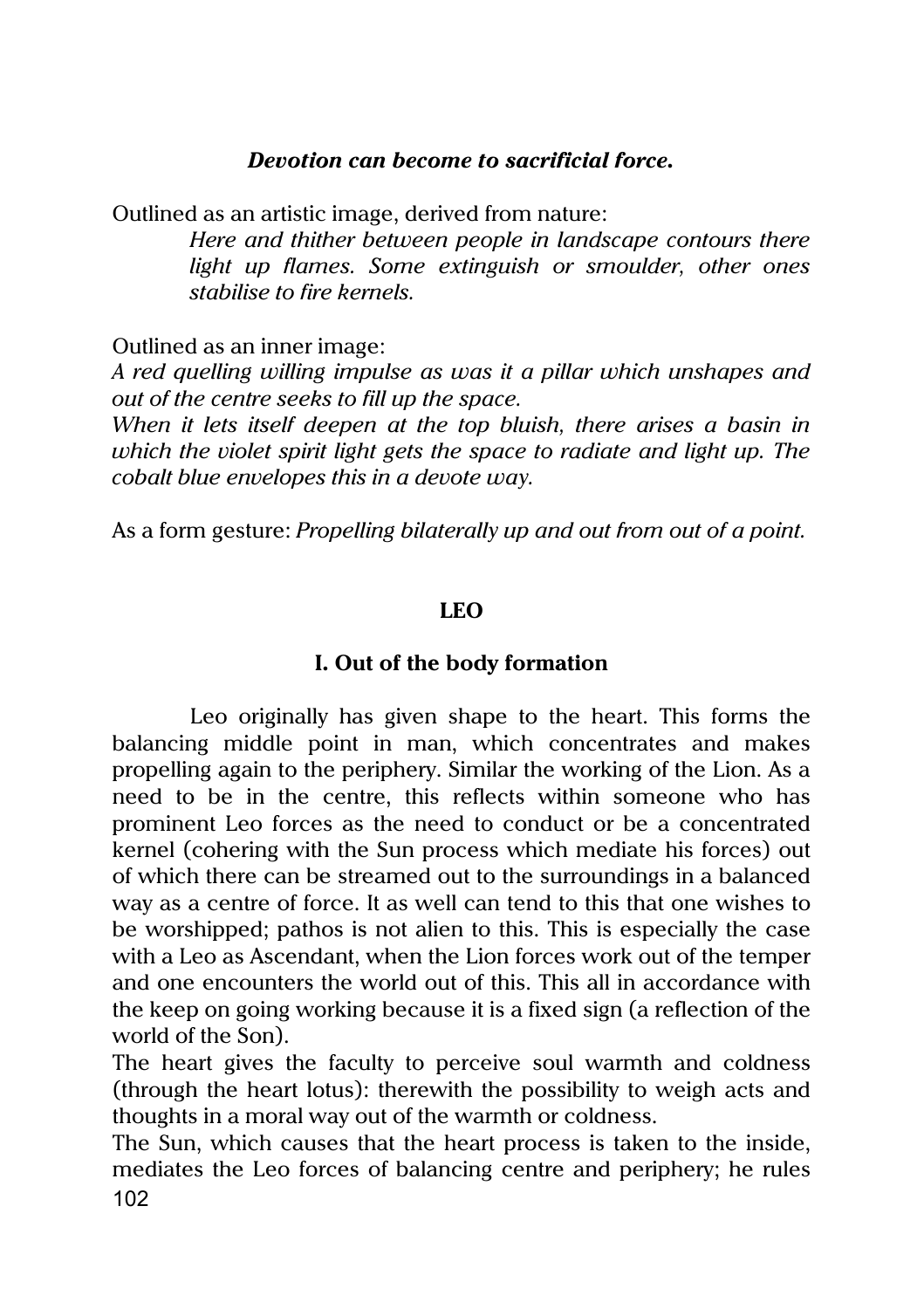over the Lion. At the descend to the Earth upon the Sun man hears his own heart beat; his consciousness finds a hold in this at the further descent, as the kernel of his being. In a similar way streams the blood through the tissues in the lower and upper parts of the body, comes together in the lungs, where it meets the external world, and in the heart, after which it flows out again until the extremities of the body.

### **II. out of the human development**

The life sense one feels when sick, as malconvenience. If not, it becomes a feeling of pleasure, which gives easily rise to self directedness, egocentrism; feeling oneself good in the own skin, with the feeling one can handle anything.

Through learning to feel along with another person, living into his life, suffering and striving, one can develop the freedom of doing for the other person; what one wants with and for the other person then comes forth from truthful living in and compassion – which is fate freeing. This compassion as a virtue makes a bridge to the other person, crossing over the feeling of oneself; a bow, which has to be made every time at new.

The heart pulsates the feelings through the meeting of ether- (blood, willing impulses) and astral body (air, thoughts), interior and external world. Initially these are still unchastened, full of desire force. With the development of compassion there arises truthful insight in the being and karma of the other person. The act, which is being impulsated out of this, is really fate freeing.

With little recognition in youth of the own being in its life flow (when there has not been cultivated a truthful zest for living), which will express itself (the ego in the blood finds its central organ in the heart, where the conscience is seated and the feeling seizes), there arises a scream for recognition of this own being, a howling over in 'look at me'; egocentrical self expression, a posing of the own being on the surroundings without a truthful feeling with what lives there. A putting oneself on a pedestal, which imposes a role to the surroundings and cloisters itself to it. Compassion makes the bridge and liberates through acting out of truthful insight, an own centre which submits the world to a harmonic ordering.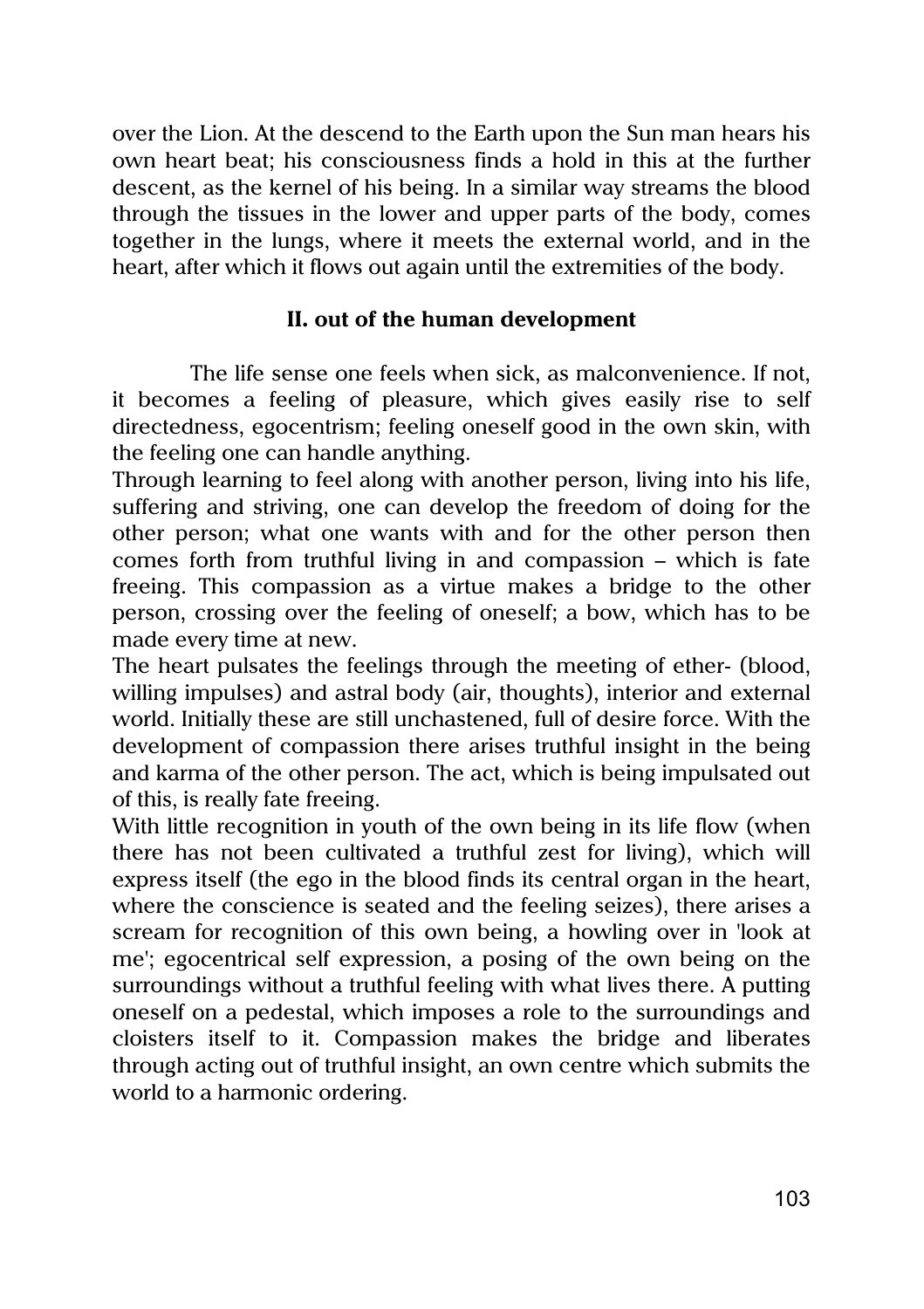Life sense; Ordering and conducting the world out of the own being. Sensualism as its world vision; it wants to feel through everything and test it to the own warmth and coldness, pleasure or discomfort.

### *Truthful compassion can become freedom.*

As a nature image:

*A big fire in the middle gives a lot of well doing warmth and sucks the air, which like a pillar goes up together with smoke and flames; the wide surroundings and the clouds are being lighted up.*

As an inner image:

*A blue enveloping space let be there an orange red willing impulse in the middle and by its growing out it is being filled up and shaped geometrical-organical, as was it a spatial flower formation out of this centre.*

As a form gesture: *Ordering of the surroundings through condensing around a centre.*

#### **SAGITTARIUS**

### **I. out of the body formation**

104 Sagittarius, often presented as an arching centaur (as an image for the life forces to be tamed and directed upwards) initially brought forth in the body the thighs specifically, cohering with the force of striving up, and the muscles in general. The proteins for the construction of these are being synthesised in the liver, the inner Jupiter organ. Hence this planet rules over Sagittarius. The proteins are coagulated sound patterns, which express ideas (bewitched elemental beings). So these ideas build up the moving part of the body, the muscles; herewith one can walk down and work off his earthly fate, and thus grow. Through striving for purity of the life body, so the transformation (taming) of its forces, ideas (sound patterns in the proteins) can be transformed to ideals when deeds (Aries) and thoughts are being approved of morally by the heart (Leo): through this the heart will pulsate more forceful (the Mars force in the blood)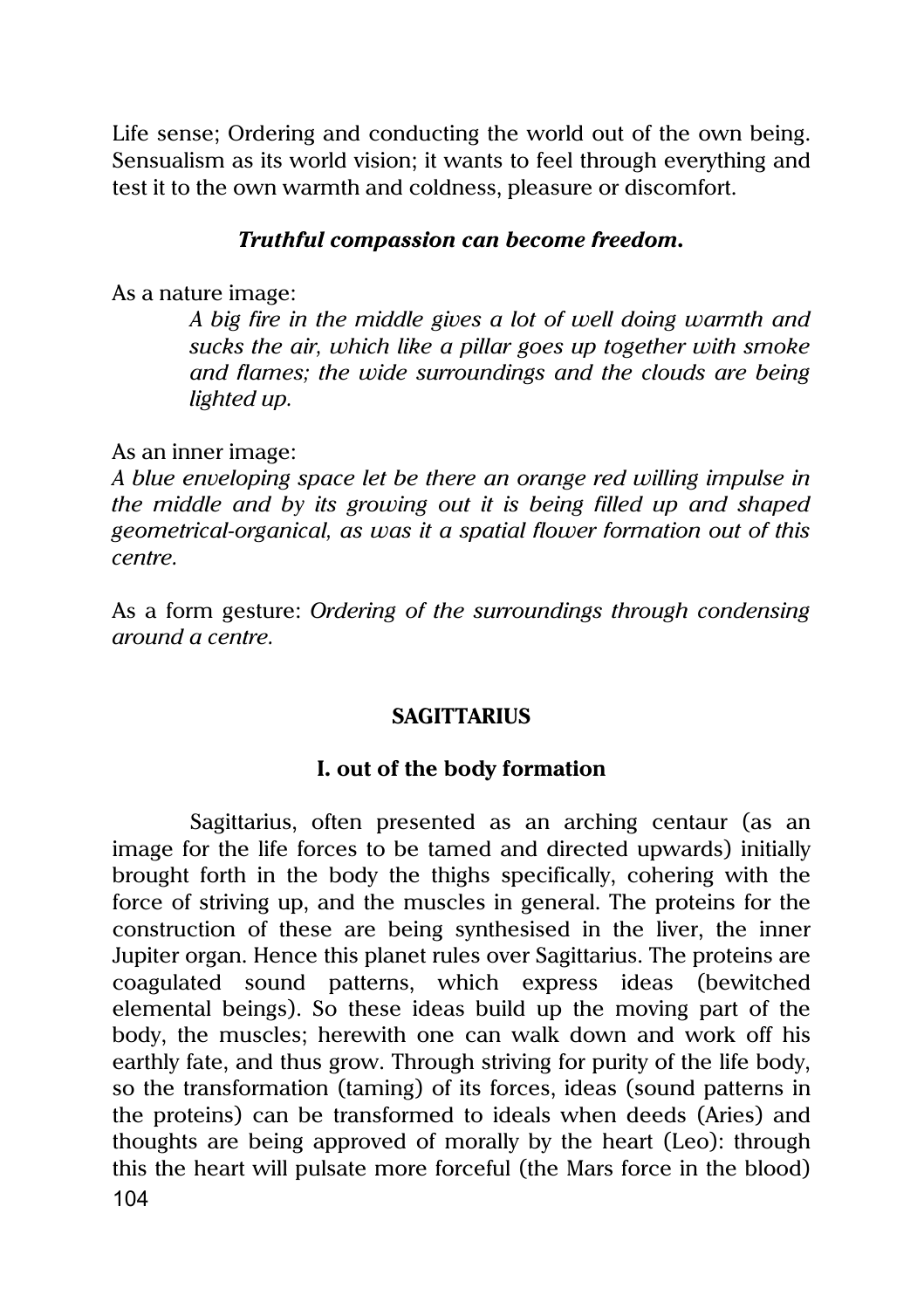and will give pulsating blood. When this is propelled in the liver and gall, it will give rise to clear sound musters, on the basis of which clear body proteins can be synthesised (clearer ideas which fulfil more to ideal images), so that ultimately as well the physical body will be able to be transformed.

In order to be able to develop this good deed force, there at first has to be strived for ideals; thus one can grow through the expansion of the thinking muster (and other essential traits, dependant of the quality in concern). This faculty of growth towards the expansion of the own spiritual horizon arises through striving for and out of ideals; a tendency which arises from Sagittarius, reflecting itself in a need to comprehend reality in ideas, or to be nourished by ideas. This builds up and at the same time spends the life forces; this is the destructive transformation in order to come to the expansion of consciousness, which is connected to the working of this moving sign.

Initially the thinking about ideals is imprisoned in the insecurity, which may express itself in the over screaming out of the own imagined right; then the forces of Sagittarius can make dominate over the surroundings with his thought musters. If the Sagittarius human learns to control his tongue and to speak only which is true (through the extension of clarity in the life body) and necessary, then out of this listening there can grow truthful insight (the planet which stands in it and falling in a house, indicates how; which organ process, and where; in which body).

# **II. out of the human development**

105 The taste makes us recognize the substances in the nutrition (and as well in the sense impressions) as precipitation of spirit working; the absorption of food brings in motion the digestion and gives a feeling of coming comfort, which may make one voluble instead of that one listens to what comes to him in impressions; it arouses enthusiasm out of the recognition of which one is apt to testify. In experiences of beauty the taste often plays as well a dominant role in that one analysis the spiritual substance which lays as a basis to it, and this may give rise to feelings of sym- and antipathy, which may make someone testify of his experiences. When one learns to 'listen' with the taste, one can taste the qualities of the beings or truths, which occur through her substances (which may come as well from impressions through other senses). The distinguishing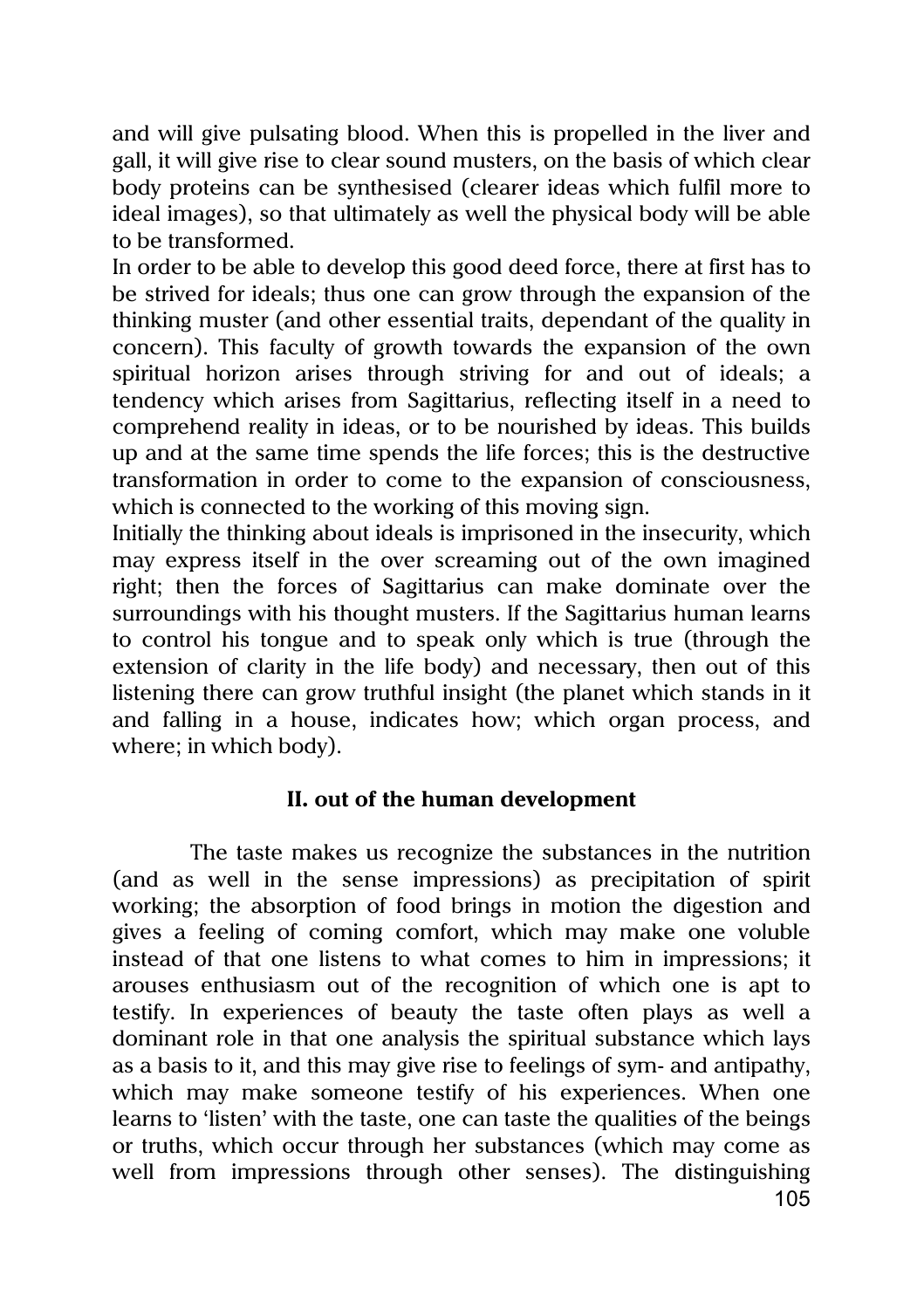faculty makes analysing after section and can weigh and test this: sweet, bitter, sour and salt, which are precipitations of: egoproduct/sugars through the effect of the Sun, bitter/bitter–protein substances as precipitations of this, astral body/acids as subtractingordering forces, and physical body / salts-minerals which take care of support and structure respectively. The taste is a sense, which can be very much refined, as is proved the whine tasting activities (with which the olfactory sense is being sharpened as well). The being of the section in a taste can speak out in truthfulness. Likewise with impressions from the external world; the taste arouses feelings, and these can be applied as 'soul boats' to let oneself float into the own being.

In keeping silent there reveal in the phenomena the beings speaking out in these after the own character. This gives rise to the expansion of the insights and ideas, because behind each phenomenon there hide one or more ideas (idea beings).

If in youth one is not offered truthful taste impressions as a reflection of spiritual beings, the taste sense is being numbed. This painful consciousness of the lack of what one tastes from the inside as spiritual qualities, can give rise to the searching for truth in for instance art, science, other cultures, which gives a broadening out of the horizon and hides within it spiritual growth as its possibilities.

Taste sense; ideas, ideals as a guideline for the life, which can be strived for. Monadism as the world vision: this sees everywhere kernels of spirit which manifest in the phenomena and can be 'tasted'as qualities.

# *The control over the tongue can become to feeling for the truth.*

As natural image:

*A glooming point of fire in the space radiates to all sides and lights diffused everything in the surroundings. Here and there light up statures, condensings.*

As an inner image:

*Fluent shapes are being directed to an aim, compositorically rounded of being placed in the space. This in the lighting up contours shows up*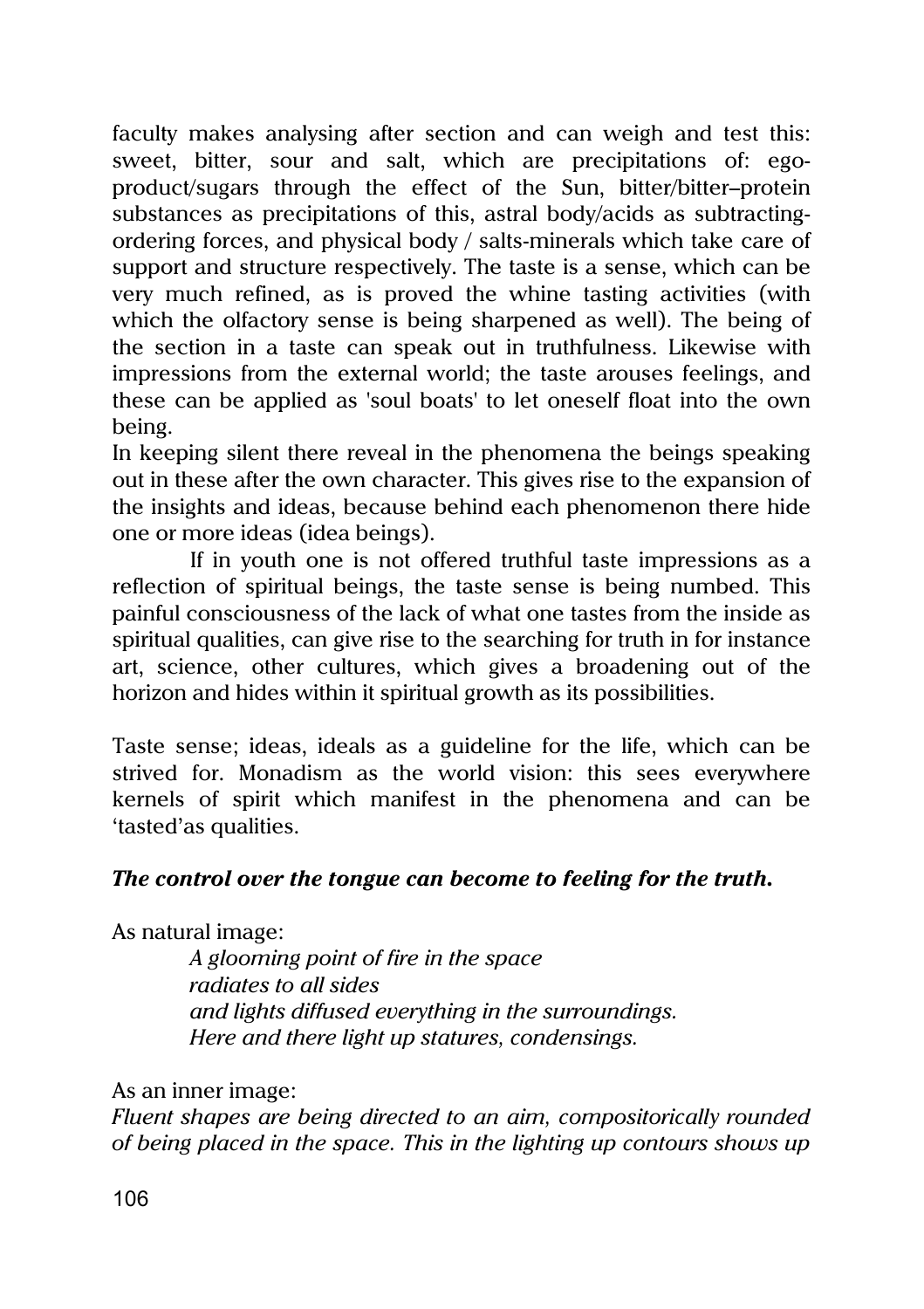*the sense in this directed expansion through the differences one can taste in it.*

As a form gesture: *Contracting appearance, then shooting out in a directed sense.*  $\overline{\phantom{a}}$  , where  $\overline{\phantom{a}}$ 

The initiative force out of the thought (Aries), the morality out of the centre (Leo) and the clear form giving to or growth towards ideals (Sagittarius) are each an aspect of the spiritual in man, his ego, which expresses itself in the world (when it is a new talent, it often expressed itself in the  $2^{nd}$ , sometimes the  $3^{rd}$  house). This in accordance with the qualities of the fire signs.

# **AIR SIGNS**

With all three the issue is connection and consciousness, in accordance with their astral nature.

#### **GEMINI**

#### **I. out of the body formation**

The Twins bring forth the bilateral symmetry in the body which comes from transformation of the wings to shoulder blades; on these take a hold the muscles of the arms, with which one can connect to the external world in a fate liberating way: the talents stream out in the hands, which are the tools of the spirit. The bilateralism of inner and external world arises through this and in that man drinks in the world soul via the breathing (mediated by the nitrogen in the air) and can expire his own soul, arises the lung process.

The absorption of air and what lives in it, the sense impressions, has as an en effect that we can learn what comes to us. This imitation and thus react again to the external world is a basic need, which is connected to Gemini: imitating in a playful way and learning to individualize through this, placing oneself in the world. This need to breathe is a basic principle, which belongs to the Twins; the connecting and imitating, the ego, which can reflect itself in the reactions of the other people to him.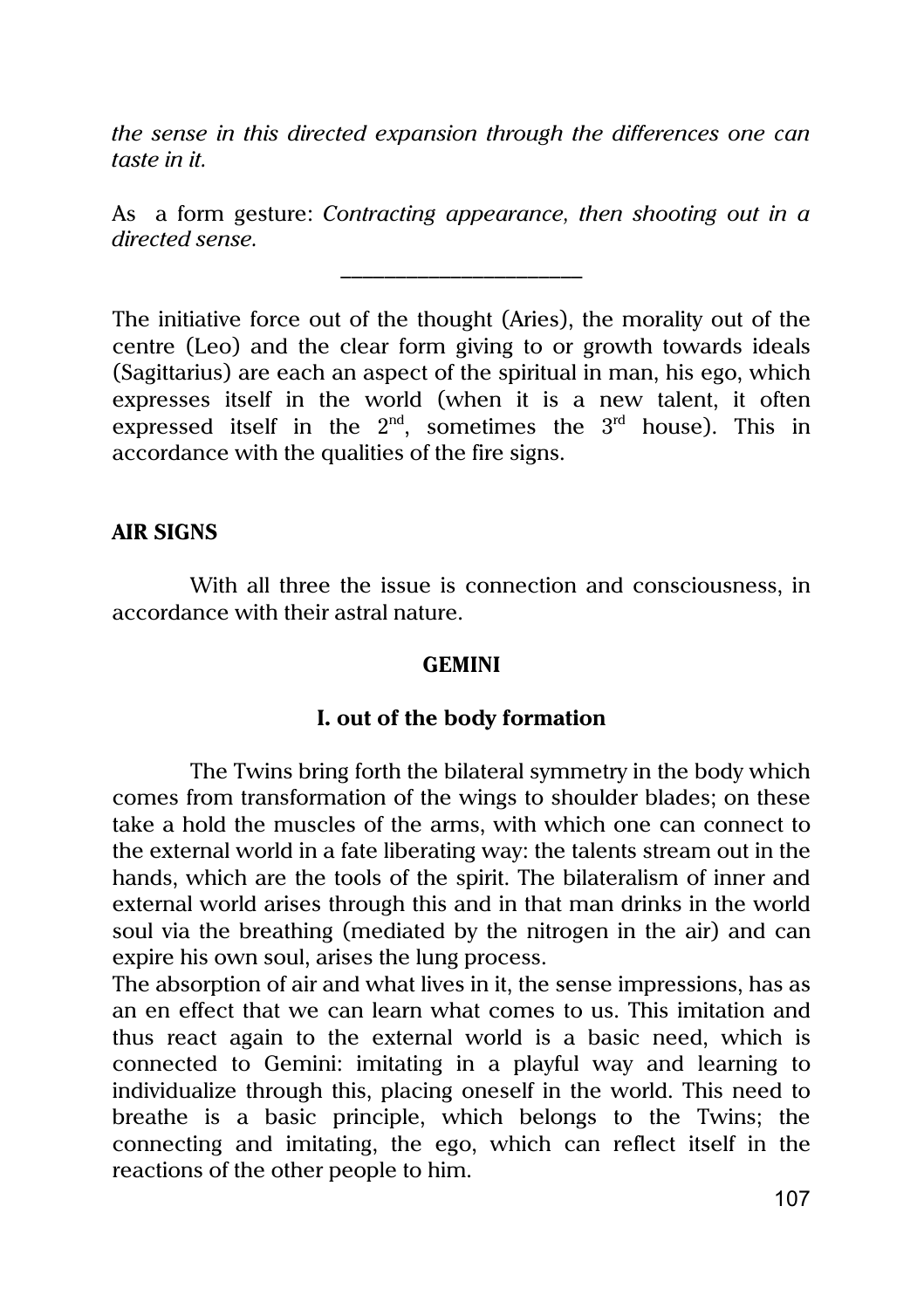The endurance which is necessary for individuation through imitation, can lead to the ideal of loyalty to en intended goal, when one does not let oneself take along in different directions and visions in a butterflylike way (Gemini coheres with the thought sense, which has its seizing point between the shoulder blades), but limits oneself to those choices and directions to which one has devoted oneself according to his fate; one can let the visions flow through in an open minded way without having to form an opinion about them which deviates from the own strivings. This keeps the thinking flexible. The connecting working of this air sign expresses itself in the dualities, which predominantly run off in observation and thinking (in accordance with the nature of this air sign); the consciousness arises from the crossing over of the dualities (left-right, outside-inside etc), which reflects its moving nature.

The Mercury process, working in the lymph current which connects all body parts, has the lung as its end organ, the negative gland (excretion of carbon dioxide and moisture amongst others) which mediates the impressions from the outside in the blood and lymph, and thus in the body. Hence Mercury rules over the Twins via the lung process. One of the smaller lotus flowers near the heart regulates the lung process and therewith the relation to the impressions and thoughts which come from the outside and the top of the body.

# **II. out of the human development**

Thoughts and images from the inner and external world are reflected in the head against the brains, and make with this a crossing over from left to right. The thoughts about this which are yes or no transformed find their way to the rest of the body in that they are being connected in the lung with air from the external world. Just like the air, thoughts are volatile and swift, can easily fly off or go up in phantasy forces when they cannot connect to the physical reality, inner human with what lives as possibilities (willing impulses) in the blood. Through the reflection and crossing over in the brains they as well call forth easily their counter image and can turn over in thoughts while playing in this.

108 In order to fulfil the consequence of a train of thoughts, a thought line or image has to be worked out rhythmically and next have a s a result that the acts keep in accordance with this, so that the following of it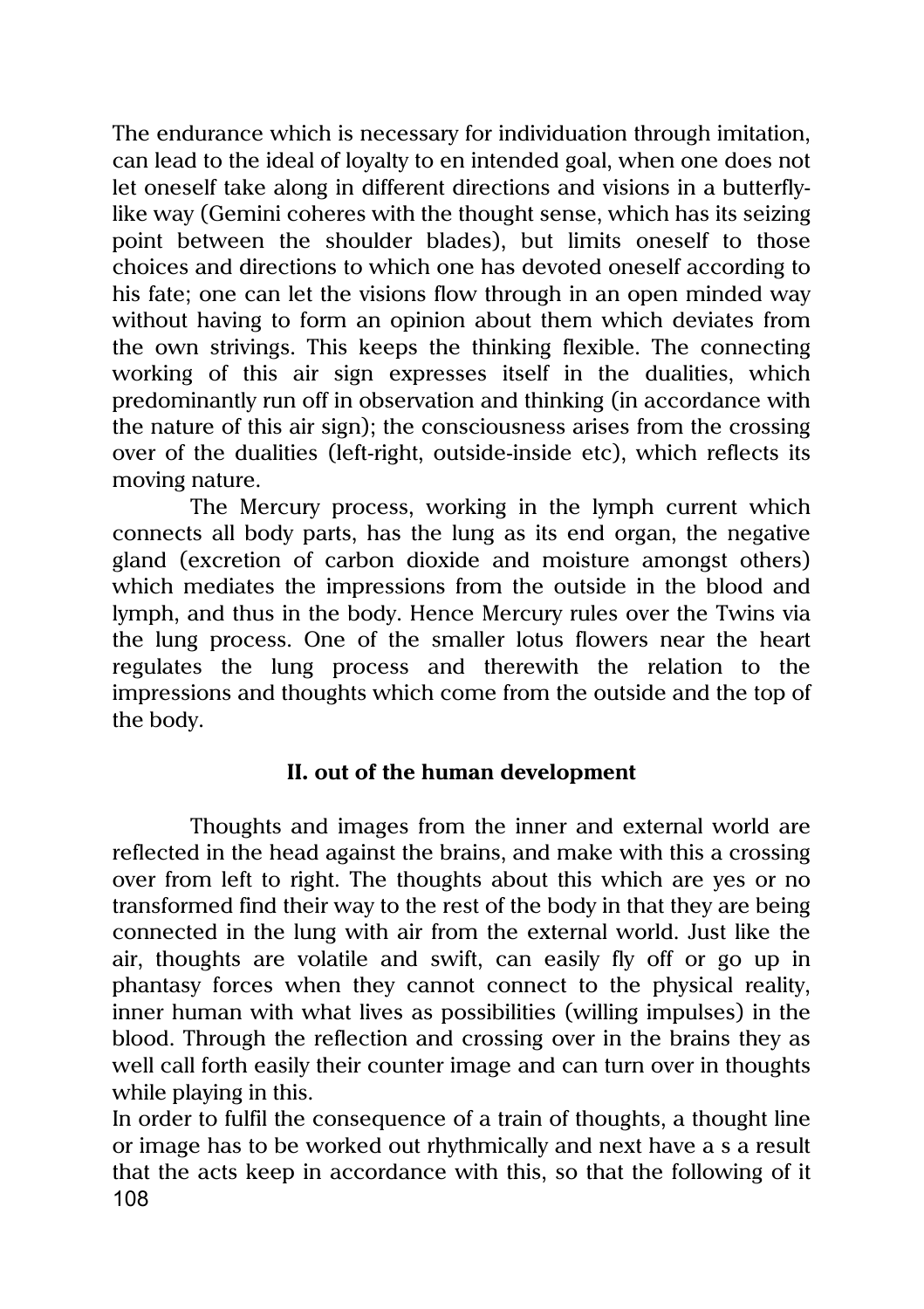can become a virtue and thus may lead in the bitter to a habit and consolidation. The sulphuric thinking is being educated and led into paths through this. Like this it becomes the soul quality of loyalty to ideas that were once thought to be right, be it or not connected to people or institutions, groups. Loyalty is the ideal which is sculptured out until in the consciousness soul, as a starting point for the New Jerusalem, through which spirit workings can be followed after in thoughts and the intellect can be transformed to distinctive and conductive thinking. This through experiencing of the musical laws which lay as a foundation to the logical thinking (without this needing to become conscious). The clarity of the endurance creates paths of light, which reflect as well in the external world; then there are no weighted or deviating thoughts, which trouble the connection, no playfulness, which can misguide from the truthful observation of ideas in phenomena. Through thinking clear and upright, one cleans the ether body and the proteins can form clear musters in the lymph stream, synthesised in the liver, as precipitations of this clear bitter.

When during youth one has not or just little been reflected how one felt (tired, hungry, glad) and what one thought and did on this basis, in short, that one was not well understood in his own being, it is hard in later life to get certainty in the own being and the place one has to take in the world; there has not been developed a feeling for truthfulness towards which one direct his thoughts, so that everything looks relative and each thought gets as much weight –only the grey hue of the thoughts differ. One then is wounded in the soul in that the thought sense has been violated, because one has not been taken serious as a characteristic being which represents an own good of ideas.

This can give impulses to do come to endurance in ideas that have been found truthful, and thus remain loyal to the once found values and ideals.

Thought sense; Clearing up through proving connections to and through the spirit. The mathematism as the world vision; sees everything ordered in measure and number, geometrical form patterns. This can as well be experienced musically.

# *Endurance may become loyalty.*

As natural image:

*A butterfly goes from flower to flower,*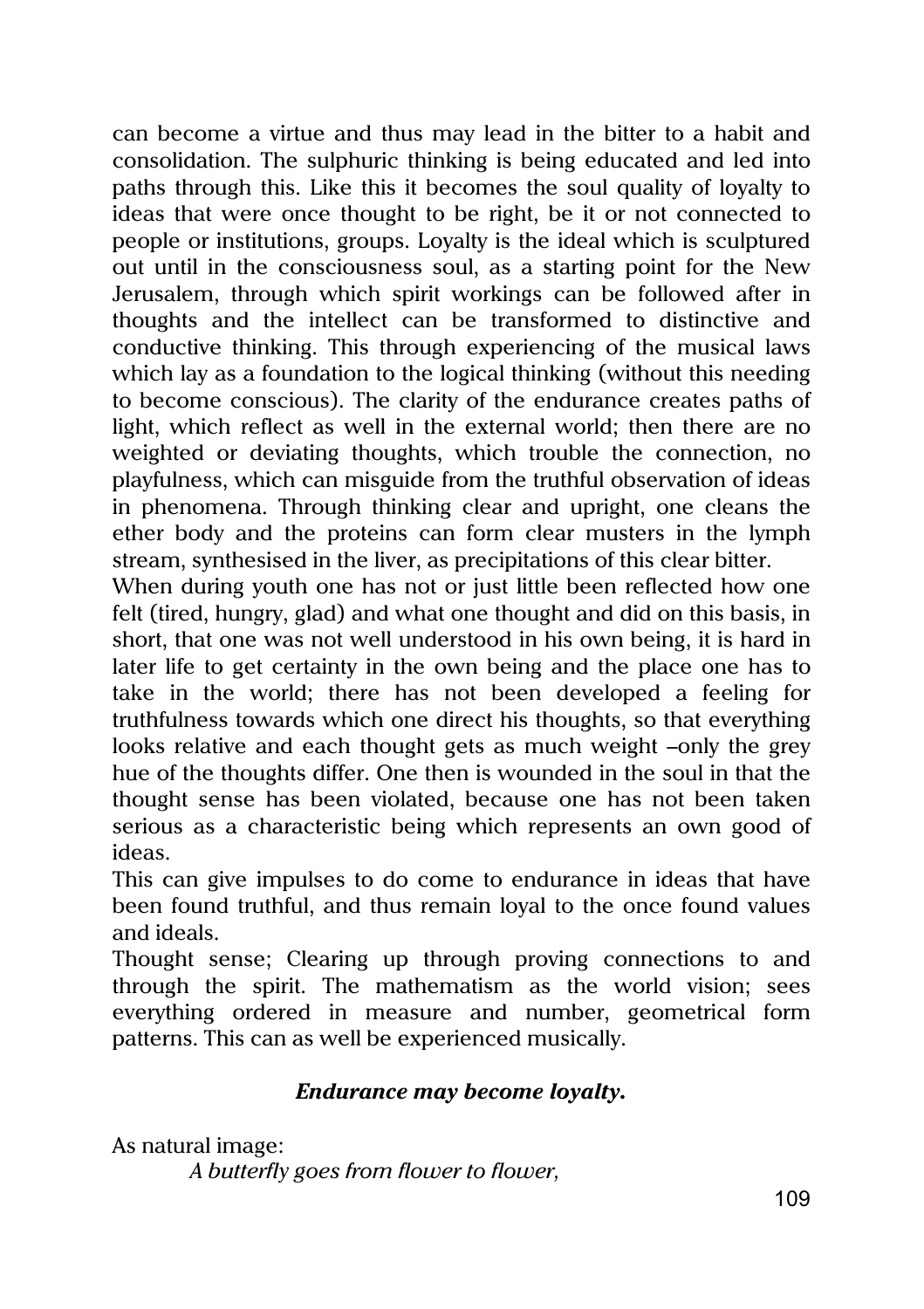*apparently aimless, but on its own way giving an answer to their colour beauty. A dream of spring colours which underneath the skin gathers pollen and therewith cross-fertilizes in a connective way.*

As an inner image:

*Arms crossing over make show the hands that are turned towards one another how they can reflect in each other. Thus the external light, reflected to the inside, calls forth the darkness through strong shadows as contours on walls and floors.*

As a form gesture: *a rising and descending movement, opposite to one another.*

# **LIBRA**

# **I. Out of the body formation**

In Libra the bilateralism has reached a point of balance, out of which it can direct. It has brought forth in the body the hip region, as being chalice for the intests and babies to be carried, and it forms the juncture for the muscles in waist and hips, which enable man to sit, stand and walk upright and in balance.

The equilibrium is kept up internally by the kidney process: at the one sides the inner environment is kept clean and thus maintained by this, because the harmful substances are being excreted (a chalice function); at the other side protein substance is here being separated from light ether forces, which may become to the distinctive faculty in the observation (the clear kidney radiation from the eyes) and the thinking (the sword of the intellect).

110 This chalice forming excretion and distinction is reflected within the soul in the faculty to be open for and sleeping in with the consciousness in the other person (called the social archetypal phenomenon), and the faculty to clear observation of what the fate offers: because in the kidneys the protein substance is being detached from the light/insight forces, arises here the possibility get an insight in the own fate, which has found its precipitation in the body proteins; in a deeper sense this is a precipitation of previous incarnations. This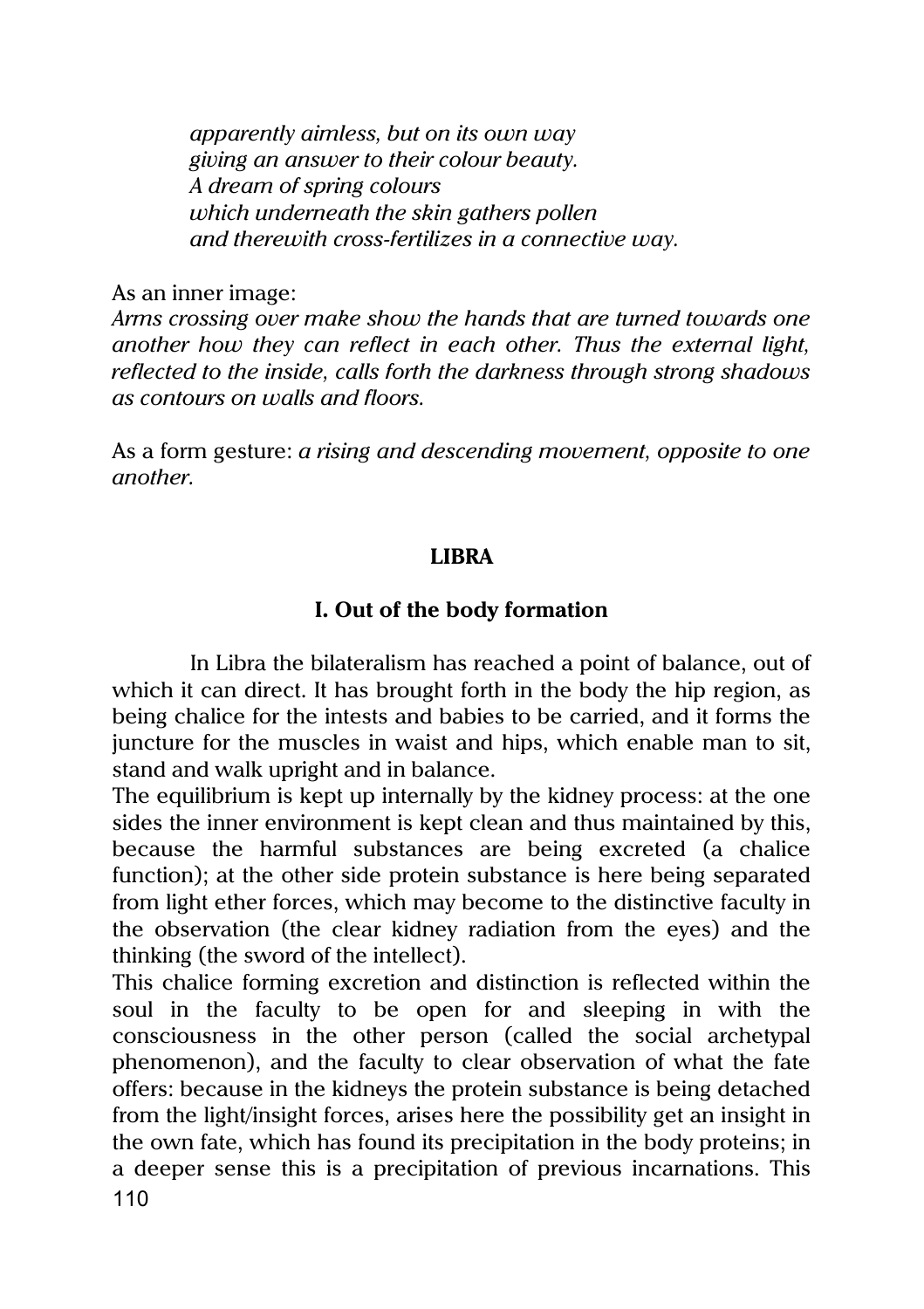may cause volatility, but can be transformed to the development of inner satisfaction through having faith in what fate offers: this can lead to the soul attitude of resignation, when one learns to accept disgraceful states of affairs in the surroundings and society as being imperfections.

The Venus process, which maintains the inner environment, is connected to the kidneys, which have a link to the urogenital apparatus as the outpost of sexuality (the kidneys in the embryonic development have descended from the heart region, in which they are initiated, until in the waist region): out of this kidney process Venus rules over the Libra-forces.

De linking tendency of this arising comes to an expression in the opening up in a lovely way for the fellowmen; in conducting the consciousness through the own fate (in accordance with the active nature of this capital sign), most often out of the other person: thus can a Libra human make other people decide over his own fate by putting the words into their mouth.

### **II. out of the human development**

The equilibrium has four aspects, in accordance with the dimensions of space and time; above-under (the ego-force between light and darkness), left-right (compelling to take decisions in the soul; possibility to freedom), before-behind (external and internal world, the other person and the self) and earlier-later (past and future, coming together in the present). In between these one has to try to find a balance by oneself out of the consciousness in the ego. This is often difficult and is being put between the ego and the other person, or even sometimes given the steering wheel in the hands of another person which one lets speak in the inside as if one was the pelvis chalice which receives. Then again one finds himself back as if one was completely empty, because one has placed the ego outside oneself. As a defence, one can fake personality masks to others and to oneself, as convex scales of antidote against the fear for the experienced emptiness (beautiful clothes, a fashionable way of acting). One becomes unsatisfied about oneself and the own place and task in the world, and looks alternately within and outside oneself. In developing satisfaction with the own being and life as a soul attitude, which turns into a virtue to be glad in strikes of fate and the exchange with other people, so that the self and the other person can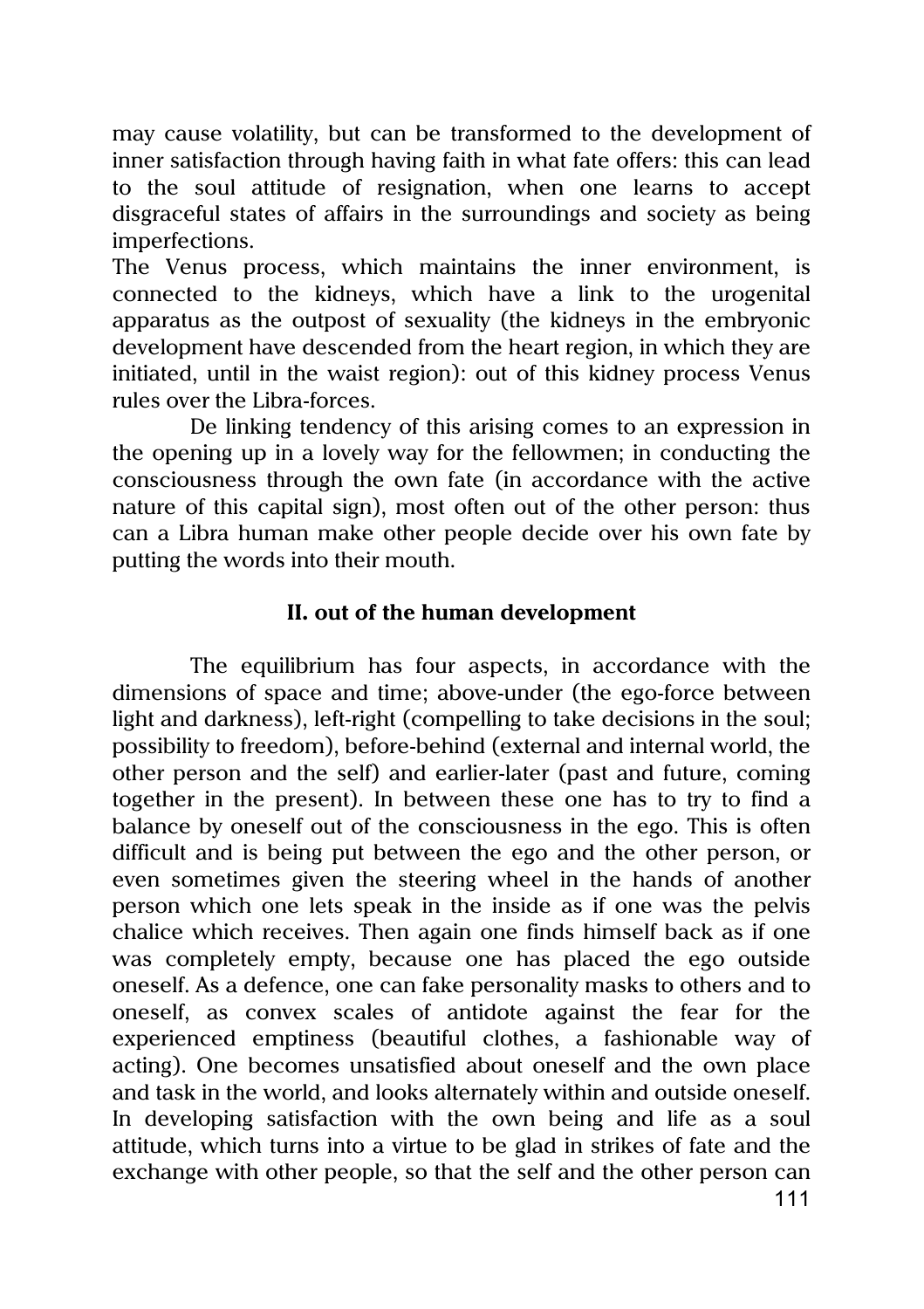speak on equal and truthful terms, one can develop resignation as a soul/spiritual attitude. One then is not constantly thrown between hope and fear and can fill up his own being and life in a significant way. Like this one can keep up harmony between the own place and strikes of fate, the inner and external world, heaven and Earth, the ego and the other person, which may become a creating force in the constantly streaming present between the past and future; one becomes a tool of it, like the equilibrium point of the balance which keeps the harmony only through his presence. This can express itself on the social level, in the justice of right (law), and on the artistic level in the striving for beauty through harmony.

During youth the equilibrium sense can be violated in that other people want to penetrate too much the soul with their problems (e.g. parents which put their problems with the children way too early, through which it gets trusted upon him unwillingly the role of the consoler or therapist, and in the meantime it has hardly been able to come to the making up of the own soul forces). The child then gets crammed a role which is not in accordance with his inner being and place in the surroundings. This can be through that there are unbalanced social relations between educators which appeal to the feelings of justice with the child, or through that the surroundings look comfortless, with stone seas, concrete and pauperisation (of which at this moment the largest part of the world population suffers, not in the last place through the straight lined concrete construction, alienating the being, of wefront society which is being considered almost everywhere as the ideal for welfare and usefulness, and as well through the shantytowns which arise around the big cities in the less developed countries).

Equilibrium sense; striving for harmony between people and within oneself, looking for completion in and with the other person. As world vision the realism, which gives alertness for the own place in the world and a tendency to constant comparison and the weighing off of possibilities and limitations.

# *Satisfaction may become to resignation.*

As a nature image:

*In a trouble-turbulent air Thor the god of thunder, dynamically conducting,*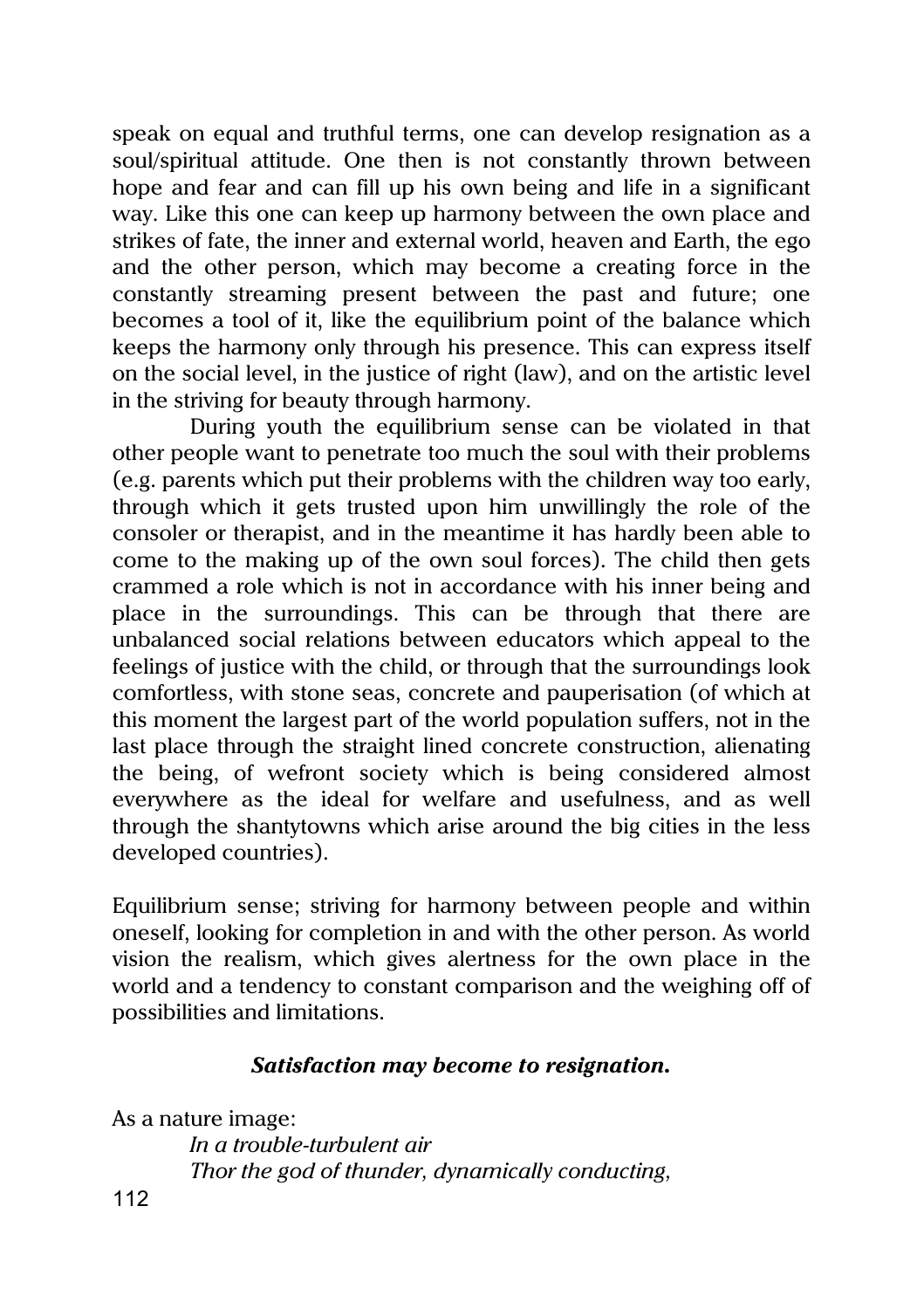*keeps the up reins of his bock car.*

As an inner image:

*A bowl which nozzle in a directing point is kept in balance by an uprising pillar, at the bottom broad and tapering towards the top. Strong rims carry the bowl.*

As a form gesture:

*A tension between two opposite spatial tendencies, which form a rectangle towards each other. A constant dynamic whole that is happening.*

### **WATERMAN**

# **I. out of the body formation**

In man Waterman has brought forth the under legs and arms. These body parts offer themselves disinterested to man, so that he can walk off his fate and act in it, through which he himself and the world can be transformed.

The connection to the world here is an offering one: one gives what one has innerly – the calves and underarms hide muscles and tendons in which have been stilled down as well the fate in bewitched stilled elemental beings within the proteins, and at the same time these offer the possibility to go out of oneself and be active in the world: the calves conduct the feet and the underarms hide the refined muscle and connective tissue which conduct the hands, the tools of soul and spirit. Famous are the paintings of the resurrected Christ with his radiating-giving penetrated hands which show the hand lotuses (Grünewalt has painted this splendidly at the Isenheimer altar). In this show the forces of the Waterman, which hides the resurrected son of man in it as a future image.

The initial need to give can be propelled, so that with reticence one does not loose oneself in the sense-impressions, but looks at himself while observing. Then it becomes to meditative force, which causes that one wants to share in fraternity as a free spirit. Uranus, so out of the image consciousness of the spirit self to be developed, brings the giving out of meditative force, forth on the Earth. This works through the hypophysis upon man, in his two petalled lotus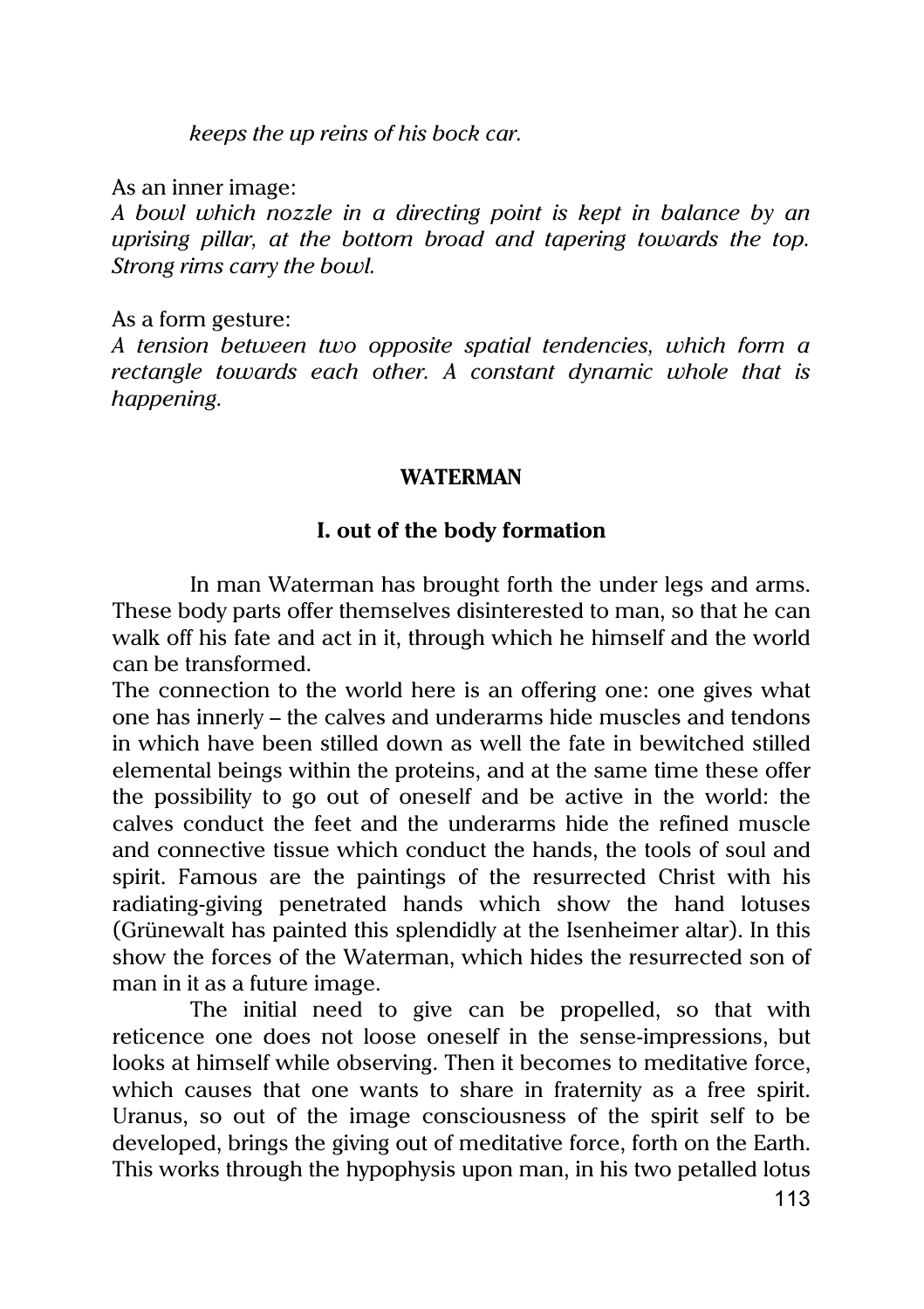flower which once more can be turned in to the third, clairvoyant eye: the brain sand which is being formed in it as a precipitation of the thinking, is the stone which lays as a basis to the Grail chalice (the biblical corner stone). Uranus mediates the spirit self forces on the Earth; via the hypophysis he transmits the forces of Waterman on man. As such he rules over the Waterman. The stature giving force in the thinking is caused by crystallisation of this brain sand, which is an effect of Saturn: hence this planet is being noted as the night ruler over Waterman (and was its ruler when this could not yet be transformed into imaginative thinking, before the discovery of Uranus<sup>23</sup>).

The wilfulness, which is connected to Waterman and especially Uranus, is the result of the inner tendency to truthful giving out of the ideal of fraternity, while the circumstances and ruling mentality most often are not yet ripe for that. Through the rage about abuses this happens with shocks then with Waterman-people (Waterman brought forth the astral body of man, while the old Moon development started in this constellation; rage is the educator of the perceptive soul, based upon the astral body, which can carry the spirit self when chastened). The soul, on the basis of astral substance, takes service of the sense gates, which are being initiated on the old Saturn as germs and are refined ever since, as the gates at the body border, the skin. As well because of this Saturn is the night ruler of this sign.

The connective of the air sign is expressed here in the giving and taking out of the ideal of fraternity (which maintains social processes, in accordance with the nature of this fixed sign); The consciousness is being offered to the spiritual world as a chalice, from out of which the spirit self and the imaginations in it can be given. This offering is a flowing out of warmth.

The difficult placing of a planet in this sign indicates a conflict in relation to the offering.

# **II. out of the human development**

114 In the warmth one experiences the other person on the working of his inner essential kernel, his ego being that expresses itself in the warmth organisation; warmth brings the world and especially the soul in movement. Through exercising reticence, this deepest secret can speak itself out in the phenomena. Warmth which is reflected to the inside is offered to the spiritual world; and thus, working in the organs receptive to it, it becomes meditative force to let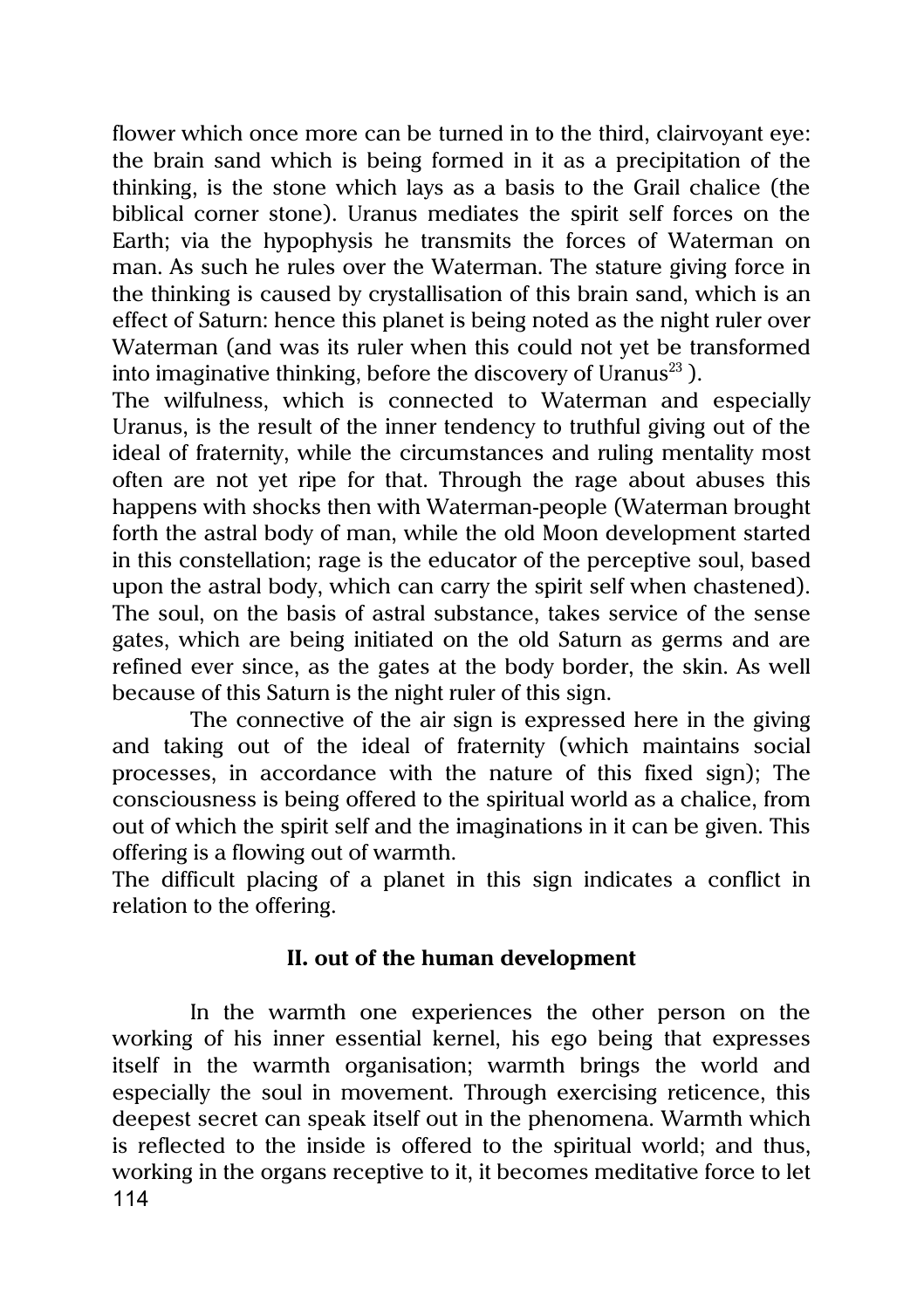this essential being speak out in it: one goes to it with the own warmth (the fire salamanders, man specific warmth ether beings, are very flexible). Reticence builds up the inner forces to this, so that the beings can speak themselves out in the feeling, which are being rendered in the grail forms in the hypophysis in which the brain sand crystallises.

The knowledge about this specific traits of the ego-being makes the bridge to other persons in true common humanity and fraternity which leaves the other person free in his individual being, but makes sharing in the earthly (economical) and standing up indignantly when personal freedom is being violated, or a part of mankind is being excluded from common sources of existence.

Warmth goes through skins, out of and until the glooming blood formatting bone mark (the blood carries the ego).

Soul coldness and physical hardening against the coldness can make numb this sense, which in the physical body gives rise to the disability to regulate the own warmth economy at high or low temperatures and in the soul indifference in relation to other people or their other way of thinking. This can lead to the development of reticence; out of this warm common humanity, in that the warmth lets speak meditatively the other person in his ego, his inbeing.

Warmth sense; realisation of common humanity, fraternity. As world vision the pneumatism which recognizes in each movement a spark of spirit working.

# *Reticence in the senses can become to meditative force.*

As a natural image:

*A thundershower vaults up high and in the lightening thunder makes enlighten the oppressing tensions in the atmosphere, so that one can breathe again delighted.*

As an inner image:

*Lighting streams end up in a basin, which flows over from warmth and asks to flow out.* 

*Sometimes the basin fills up completely and the sparkling light flows upward, to be able thereupon to flow out extra fulfilled.*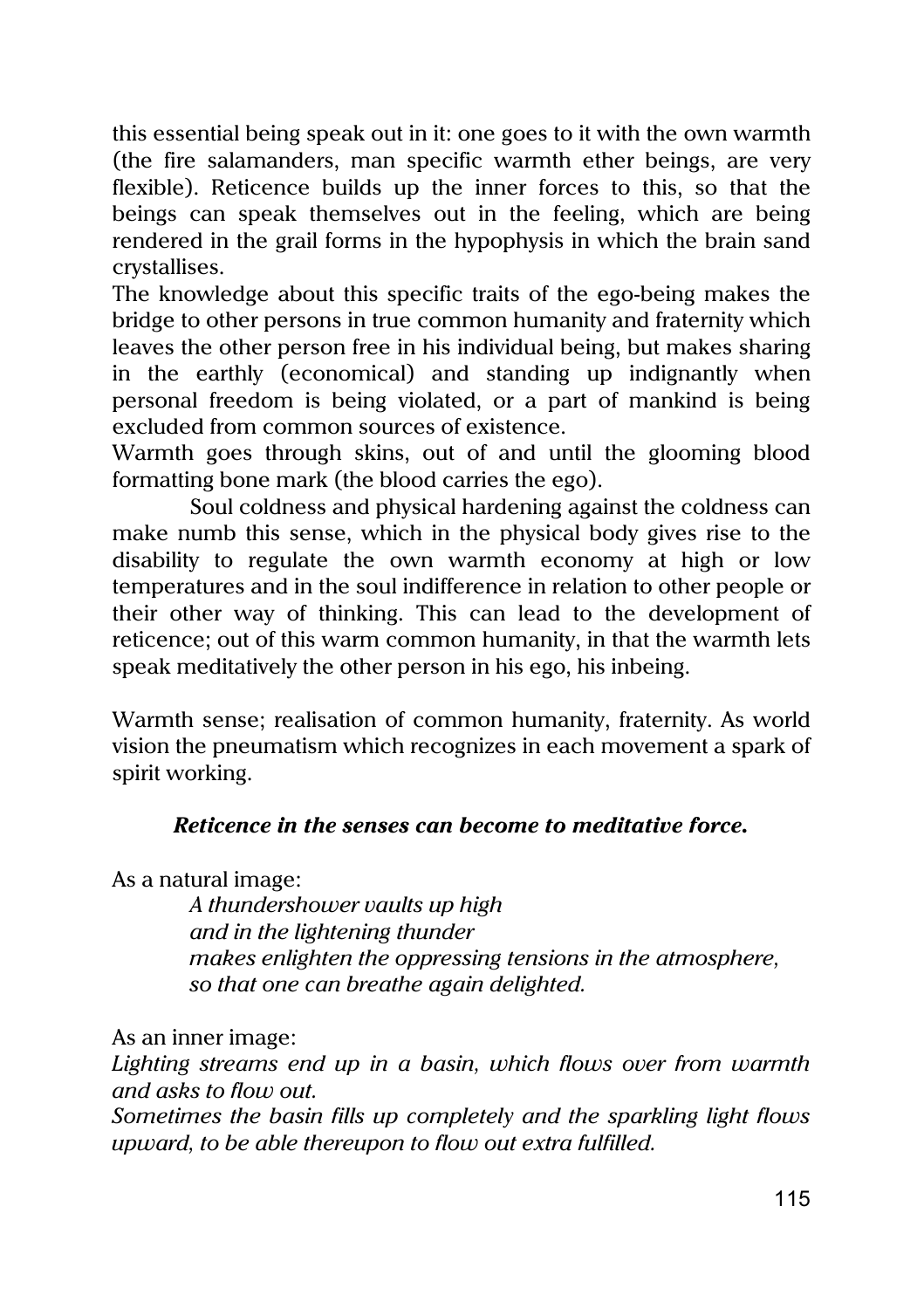*The basin gives only when it has been moved to this by the circumstances.*

As a form gesture: *A filled-up cavity opens up.*

#### **WATER SIGNS**

These render habits and attitudes, being seated in the life body, which come to the consciousness and loosen emotions in the soul. Habits and attitudes indicate a sensitive nature on certain areas, besides the difficulty to comprehend this because of their fluent character; they reflect in the astral body, but do no longer dwell in it. With undigested soul qualities these now have come down more in the thrives sphere.

#### **CANCER**

#### **I. out of the body formation**

Cancer has brought forth in man the chest as an enclosing gesture; inside it take place the rhythmical processes of heartbeat and breathing which generate and balance the life of feelings. The chest encloses this like an armour of rhythmically subsequent ribs. Like this the life of feelings, the sea of emotions, has a box in Cancer, and because the astral body has a desirous nature and is being directed here to the life of the thrives all through the life body processes, the working of Cancer may arouse greed to other people and their feelings; this may have as a result a true road of suffering through the being cooked in the own feelings when this is not being satisfied, or otherwise being sublimated. The life processes expand, which may give rounded shapes to the stature.

The Moon leads the life and fertility processes, so the maintenance of vegetative life, and through that she forms the mirror via the brains for the conscious soul processes which quell forth from the organ world, is she the planet, with her placed-out hardening tendencies (which can be found back in the repetitions taking place with cell division and procreation) which has brought forth the fall into matter of man and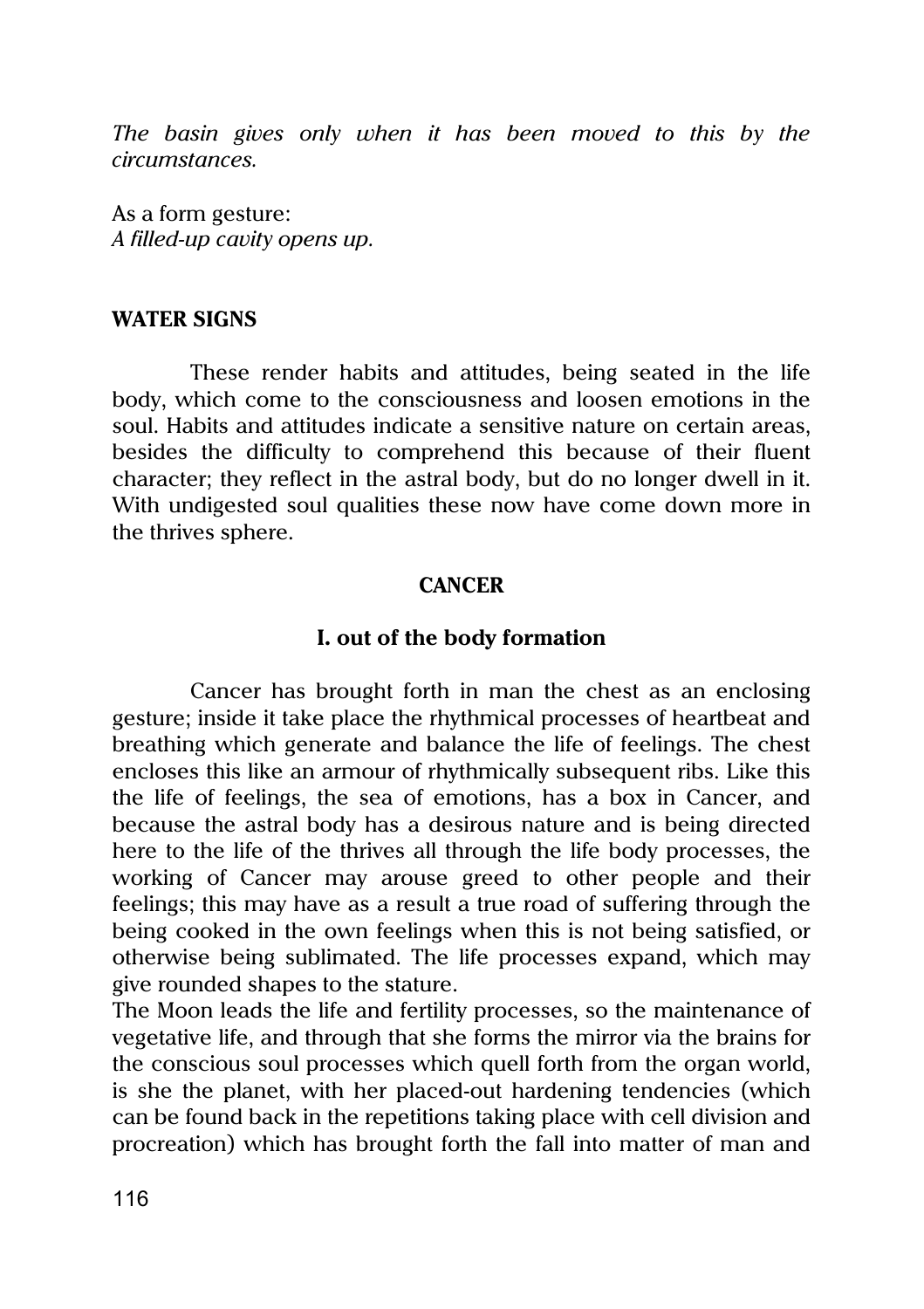the Earth; she through this transmits the Cancer working on the Earth as the ruler of this sign.

Through this material side Cancer as well has a more embracing side; the one of Mother Earth who nourishes, carries and takes care of everything within her bosom. In small scale the woman which in her care taking becomes to mother and thus takes care, nourishes and gives warmth to the up growing children.

The other side of the Cancer- and Moon process is the towards the light striving working which leads to disintegration, like the chest as enclosing gesture is the repetition is of the skull, but now with the separate ribs in the rhythmical repetition being fallen into crumbled form. This light striving, more astral/conscious making and as well drying out working one can find back as well in the stature of a type of Cancer people, being those which have predominantly planets important to them in positive (air- and fire-) signs. The hollowing out tendency of the astral body (light) then is visible and these people are characterized by a clear common sense (but often not an imaginative thinking; the brains are only active in a reflecting and reproductive way with them).

# **II. Out of the human development**

A feeling enclosed within his cocoon (the archetypal gesture of Cancer is enclosing oneself, which is expressed the strongest in the chest; this makes experiencing the being enveloped in feelings) makes trying to involve other persons within his envelope or field of experience, so that these can fulfil the own wishes and one feels secure in their presence; one can make oneself flow emotionally over other people in an interfering and mothering way. Or that one closes oneself off from the surroundings and whirls around in the own feelings. Through learning selflessness with every act for and towards others, this can turn into a habit of acting. Therewith the own impulses come up as wishes; in doing, one can chasten this and thus clean the own soul contents. When the emotionality has caused enough suffering, the greed and self directedness can bring forth a cathartic turnaround and the intellectual thinking can be directed towards the light of the spirit; the turnaround of living out of the ether- to the striving for the astral and spiritual world then has began through making conscious the self directed feelings, kindled on the need to the satisfaction of the rhythmical repetitive life needs of the ether body,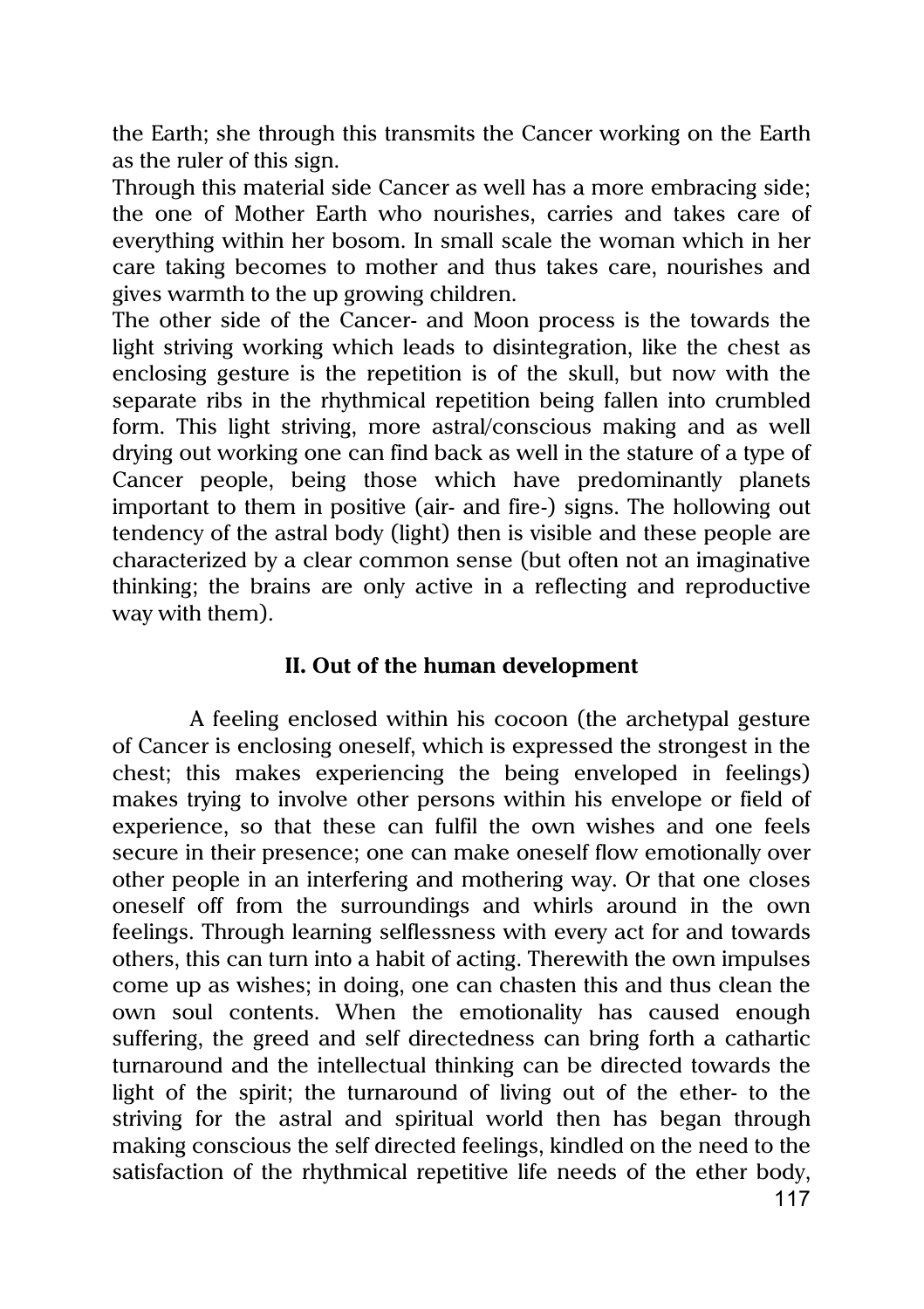which reflect in the soul and in which is being moved along as habits. This cooking in emotions and the need for catharsis to be able to come to a striving for higher light worlds is a constant process, which may last the entire life. The development of unselfishness and the chastening complete one another. It however is often being experienced as imagined miscomprehension out of the surroundings. The habits hide in the emotional greed to others, which have as well a motherly-care taking side that is very important for growing children, but which needs to have its limits (like that one may not penetrate in the soul of the child as were it an extension of oneself); the activity (in accordance with the nature of the capital sign) lays in the constant tendency to cathartic transformation, to not be suffocated in the own sea of emotions.

Experiencing too little the own physical skin or ethereal or astral borders through that as a baby one for instance has not found a hold in cloths and objects, causes that one has not learned to use the tactile sense in a right way and hence is used to flow out to others, which have to respond to the own wishes and feelings. Through seeing through this whirling around in self directed feelings while bumping to the world, one can learn to develop selflessness within each interaction with other people, so that this becomes a virtue. Like this one chastens the soul through that over and over again the emotions and impulses to others are being reflected in the consciousness when these arise inside the chest between the heartbeat and breathing, the encountering of the external and inner world. The exploration of the feelings, when one directs the attention to the inside, is being reflected against the skin from the inside. A striking example to this is the mystical path which is described by Theresia of Avila amongst others all through her inner castle, where with the deeper penetration in her inner world she repeatedly experiences the physical pain from the inside, being reflected against the skin where the tactile sense is concentrated.

Tactile sense; becoming conscious through enclosing and separating. The materialism as a world vision; only what one observes and thinks out, is true and intellectually right. The emotions offer no hold, only the observation.

### *Unselfishness can become to chastening.*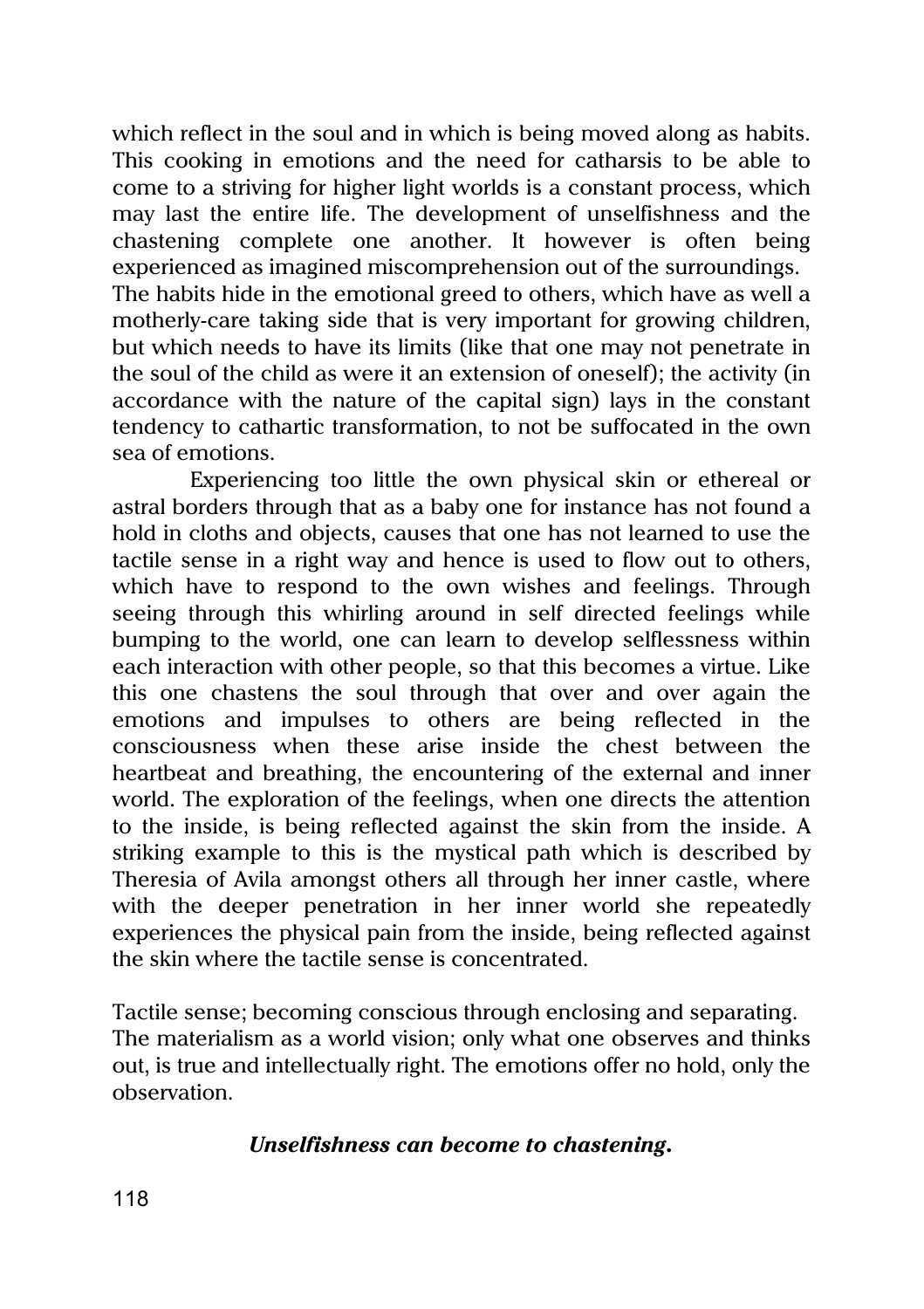As a natural image:

*A lake, enclosed by high mountain walls, whirls and rages through the whipping falling winds, but the water finds no way out, smashes against the sides and falls back upon itself.*

*Until the wave tops make bid gestures to the air and are being absorbed by the winds, scattering. Then the rainbow at times radiates through the splashing raindrops.*

As an inner image:

*That which the ego wants to hold and envelop, is hardening, crumbles and falls apart in pieces. There is shimmering light through it.*

As a form gesture: *An inspiraling contraction without coming to a fixed kernel, which strives up spiralling out.*

#### **SCHORPIO**

#### **I. out of the body formation**

Scorpio has brought forth the formation of the sexual limbs after the accomplishment of the separation in sexes after the Fall (it was the working out of this star constellation which brought forth the Fall; initially this star constellation is seen as the Eagle). The sexual forces are a derivation of the life tree forces, the kundalini snake which had been given to man by God via Christ ('I am the truth, the light and the life' as it is called in the gospel of John); the Eagle initially was seated in the top of the life tree (formed the light of it). Through that this has been penetrated with desire force and pleasure with satisfaction, the Scorpion is connected to passion at the one side and, in order to rule over life, striving for power at the other side. If this force is being directed to the earthly reality, in man is becomes the force of headless whiz kits and dictators, in the Earth the matter destroying radioactivity. The issue at stake her is willing or acting force. When this is being directed toward higher aims, upon the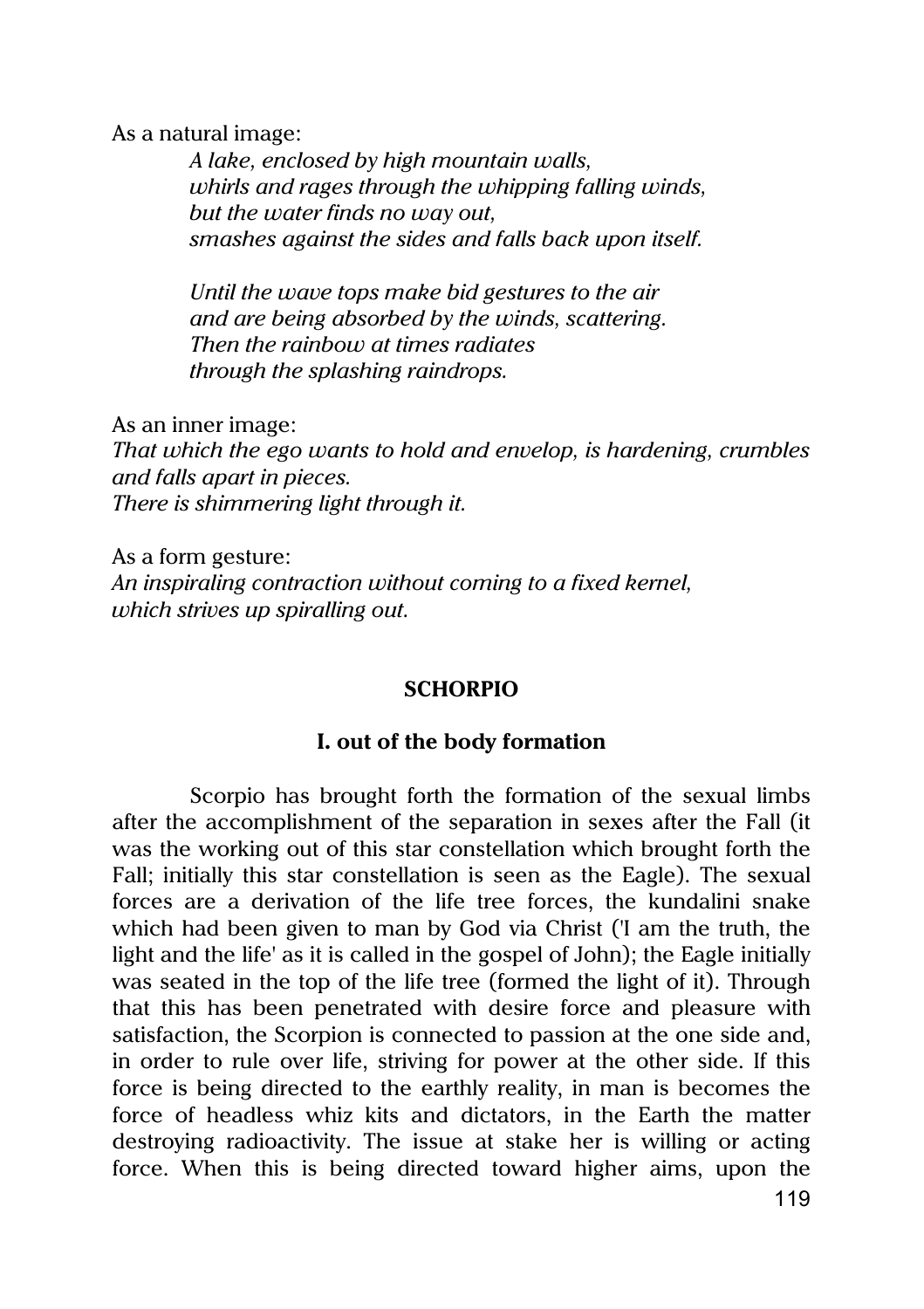essence of man and world, this acting force can be propelled and through partient reticence of premature seizing, may ripen out to truthful insight, so that in a wise clear way can be acted in a significant way; this can become the acting out of the other person, the true intuitive force (which at the present comes with sudden inspirations out of the dark) and which is being reflected in our consciousness from out of the spirit man in germ.

The forces of spirit man are being mediated on Earth by Pluto, which hence rules over the Scorpio force. If this willing force is directed upon the lower, passionate aims, then it is the initiative force of Mars, which has its seizing point in the sexual, the libido or Eros force. Hence Mars is the night ruler of this sign, which worked out ordering in the sound ether.

The insight can be taken from the dynamical life processes, which are being lived into and experienced.

The practising of patience in pushing back the deeds which initially are being impulsated out of passion (which expresses itself during youth in the need to enjoy from the body), can have as a result that the feelings of love and hatred, closely connected to it, can come to the consciousness as objectivations in the astral body of the processes of life and death and express in the soul as warmth and coldness, darkness and light. This one can learn to distinguish and balance and thus can be transformed into insight-forces in the spiritual workings behind the physical phenomena and processes. Through initiation out of the fathoming of the own passionate nature, which is in coherence with the sexual, thrive; one can make resurrect the kundalini- or eagle forces, which hide behind it. The kundalini snake can erect itself and stream up along the spinal chord, so that via the 1000 petalled lotus on the crown there can be made contact again with the cosmos, the world thoughts experienced again and take a high flight, as a basis for the acting out of the other person (karma intuitions). This after that first out of the head (the 2 petalled lotus flower) via the throat the heart tot has become to the centre of consciousness (this is the path of development for the present-day wefronter, because he comes to the consciousness in his head in opposition to the ancient eafront initiation, which happened out of the lower lotus flowers).

120 In this concern it is the good to know that the kundalini snake is being surrounded by two other ones, namely the white one (luciferic), which works in upon the desires out of the astral body, and the black one (satanic-ahrimanic), which works in upon the thrives out of the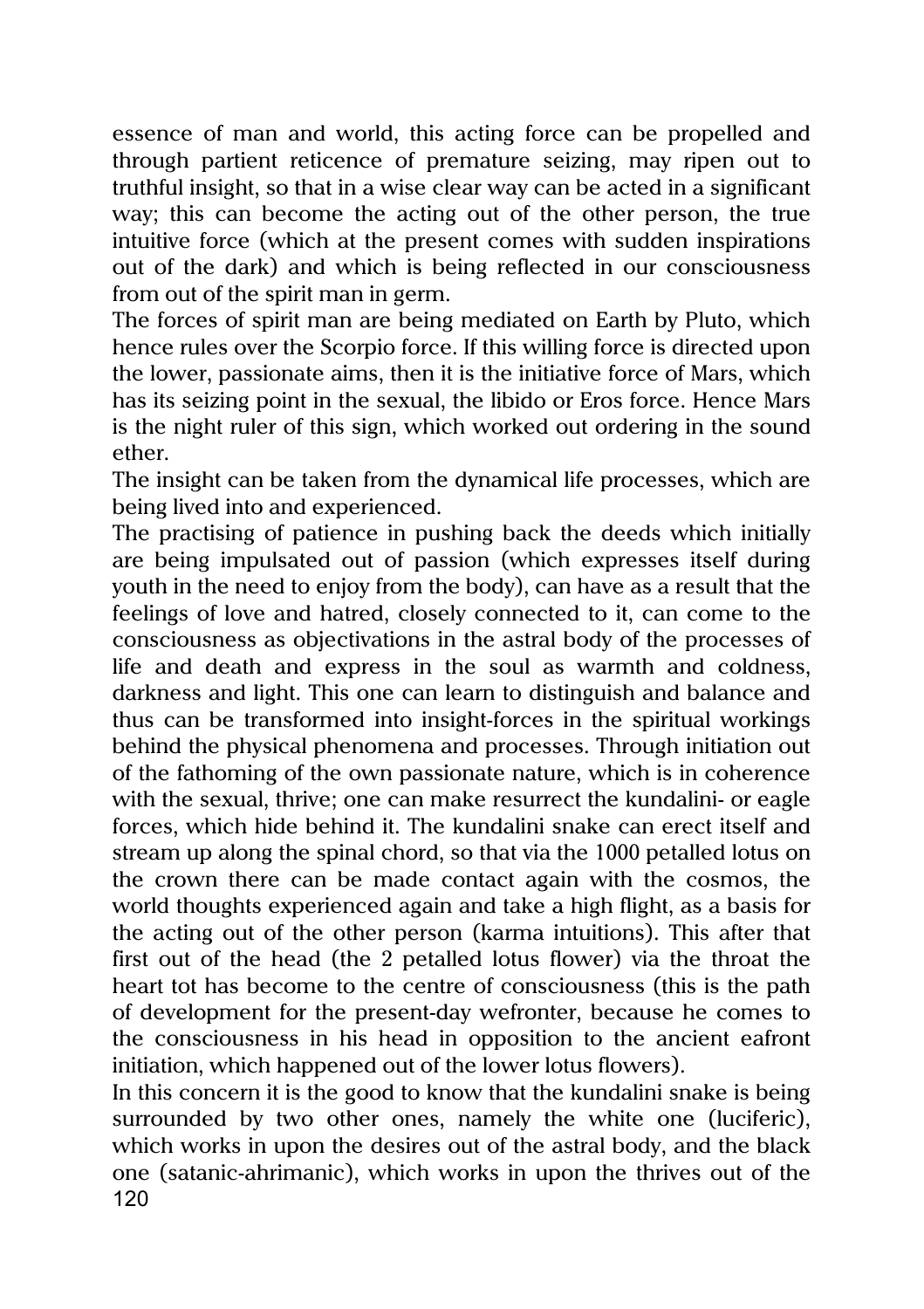bitter and may give rise to lust of power as an abduction from libido and fear of death. That is why the kundalini force initially is hidden for man and can only be applied consciously after schooling.

The becoming conscious of the water quality goes out of the passionate nature; the centring around the own kernel and of out of this searching for the archetypal ground reflects the fixed nature of this sign. This can give rise to ordering of the own life around fixed kernels of will, which can occur as ideal strivings. Many Scorpion people have a very whimsical fate, which may lead them to all kinds of directions. The task with this is giving shape to the ordering of the life.

### **II. out of the human development**

The olfactory sense gives the faculty to search for something, trace the source of something (a force working, cause; for instance the source of a smell, but as well the origin of a phenomenon by tracking its cause out of the showing effects). This happens with the front lotus as centre for the thinking. With the smell is closely connected emotionality, because it takes place on the mucous membranes of the inner nose, from which as well arise the tear tubes of the eye; with smell there arises immediately a feeling of sym- or antipathy, which expresses in feelings of lust or discomfort. In the thinking this is connected to prejudices, which are coloured by feeling contents and bother the clear thinking. Between observation and thought image there is put a prejudice over the observed.

The source of the own life and light is the kundalini force. Derivations of this form the sexual forces which are the source for the own creative force, arisen from the life. Through the retention of these experiences, through which the light forces can be propelled upward until in the consciousness, these become insight forces. The acting out of fast judgements is retained and one learns to develop the virtue of patience. The phenomena then can ripen in the interior in their true condition; the prejudice, coming forth from the emotional colourings, are being pushed back and one can learn to act out of true insight on the right moment. The wisdom ripens to truthful insight in the living causes of phenomena. The olfactory sense makes develop a right way of thinking, which penetrates until the source.

When in youth there have not been offered real smells from nature and truthful life contents, through which no sense is shown in the phenomena ('everything must be possible'), this gives rise to get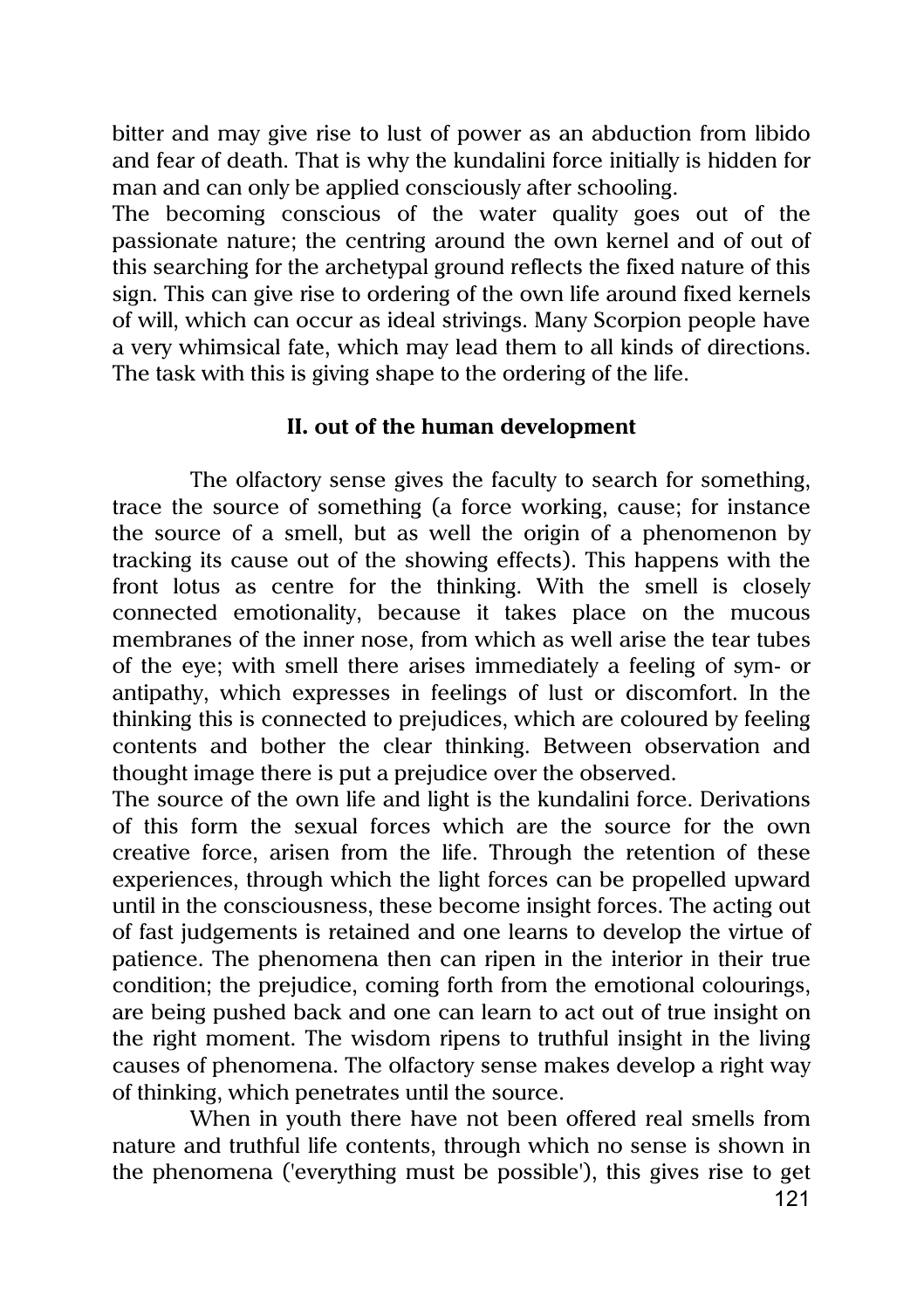numb in the olfactory sense. When then it is being looked for joy because there seems to be no sense within itself than just the satisfaction of needs, as the present culture most often shows in exteriority, and the reverse, as the suffering and throughliving of the passions is being called forth, this may lead to the execution of power over others to hold to the satisfaction of needs at all costs. Or one can retain patiently these experiences out of the life forces, so that these can become insight forces in the consciousness. Often this development to insight goes together with a life in which many experiences, carried by unsuspected turns of fate, are being experienced and felt through intensely before one may come to retention and patience.

Olfactory sense; Searching for the effective force of truthfulness, the cause, source.

The dynamism as world vision; where there is movement, one suspects spirit working behind it. This gives strength and enthusiasm.

# *Patience may become insight force.*

As a natural image:

*An unfathomable lake with whirling turbidities and big differences in warmth and coldness shows from the outside a pale and quiet surface.*

*At certain places clear kernels make look until great depths. The whirls open up deep sources when they have turned long enough. What do you do with this?*

# As an inner image:

*The life encloses whirling from behind in bluish pink. In the deep show up red fiery whirls around black contours. If you follow these, the whirling tunnel shows violet and gets narrower at each progress. Look! There behind in the distance it glooms up greenish. The violet light up with this to lighter lila.*

As a form gesture:

*Churning contraction makes order around a clear kernel.*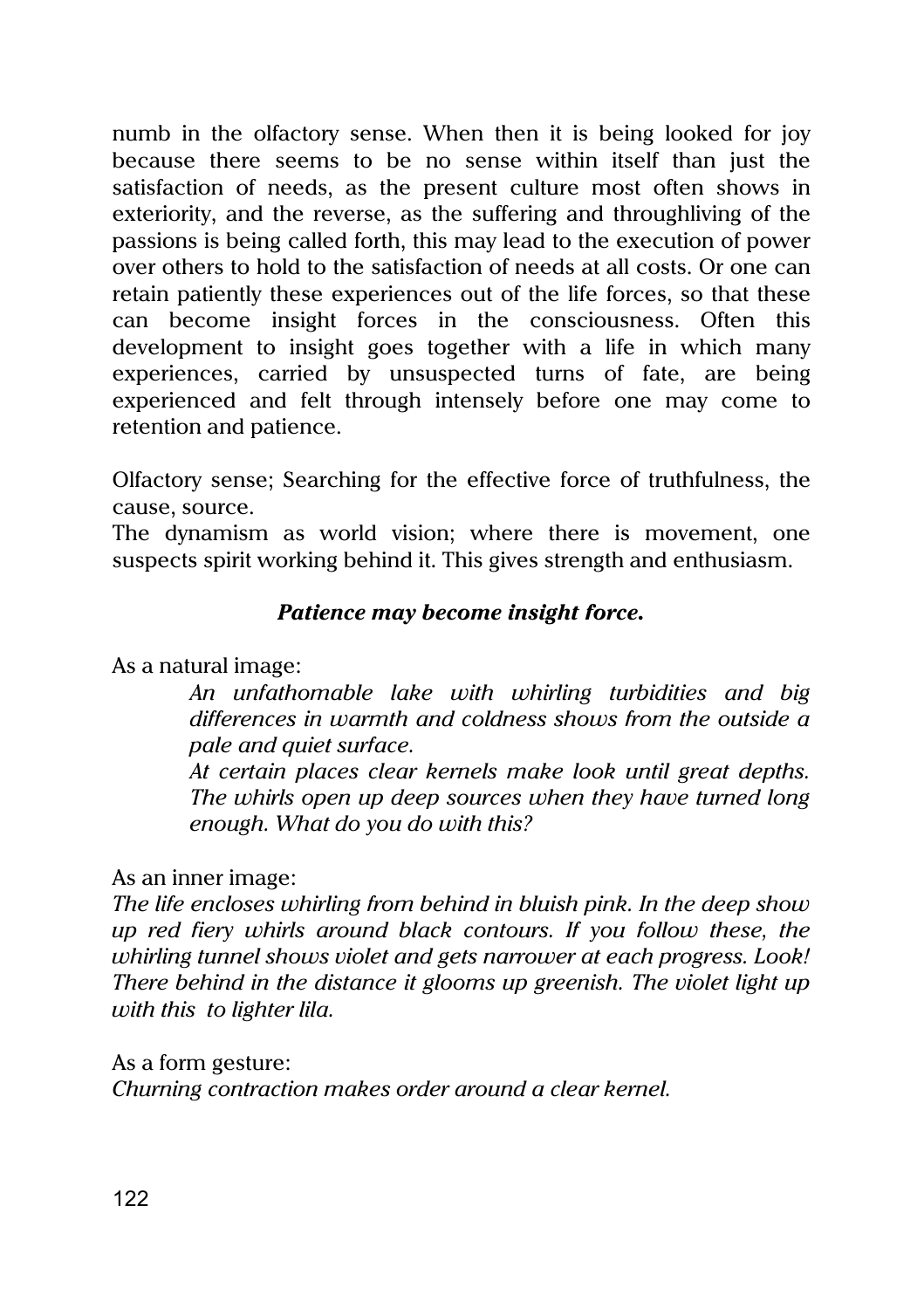#### **PISCES**

#### **I. out of the body formation**

The beings that work from here have brought forth the feet, and as a transformation of this and lifted into the light, the hands, sorting from the middle region which hides the soul. The feet carry man selfless to where fate wishes, the hands are tools of soul and spirit; herewith, on the basis of where fate brings him, he can transform himself and the world. Both body parts are directed towards and concerned strongly with the external world, the surroundings of man; this expresses itself in that the bones propel themselves into small, compact shapes in the ankle and midhand bones, and the subsequent bones in the hands and feet are oriented opposite to the rest of the body; with the joint heads to the front.

Fate lays stored in the muscle tissues as bewitched elemental beings, which are the initial cosmical thoughts; the proteins, which carry these, are being synthesised in the liver. The faculty of listening to the stilled musical processes, of being able to understand consciously the movements, which are being brought forth by these, is one being brought forth by the Life spirit forces. These arise in that the ego with the astral body descends consciously until in the life body, and observes in this while living in the gestures and processes as inspirations. Because Neptune causes these forces, working unto the small brains (the Arbor Vitae), this planet mediates the Pisces forces on the Earth and is the ruler over it. (that the hands cohere with musical processes, will be affirmed by everyone that once composed music; this is a force, which is taken until from out of the fingertips).

This compassion with the other people out of their life processes, and the insight in the strikes of fate which might be caused by this, when it is still closely connected to the experience of the own personality, can bring along fear to act from over sensitiveness and self pity, through that one feels the pain of others too personal. This living along in the sea of life forces is in accordance with the enveloped existence in the womb, in which one was embedded before birth and is being nourished from the outside, as a memory of times long passed by in the human development when man still was embedded in the apron of the gods. In the consciousness this repeated development reflects as the need to be secure. When it is being impulsated from self maintenance and a fear to undergo pain, it can express itself in the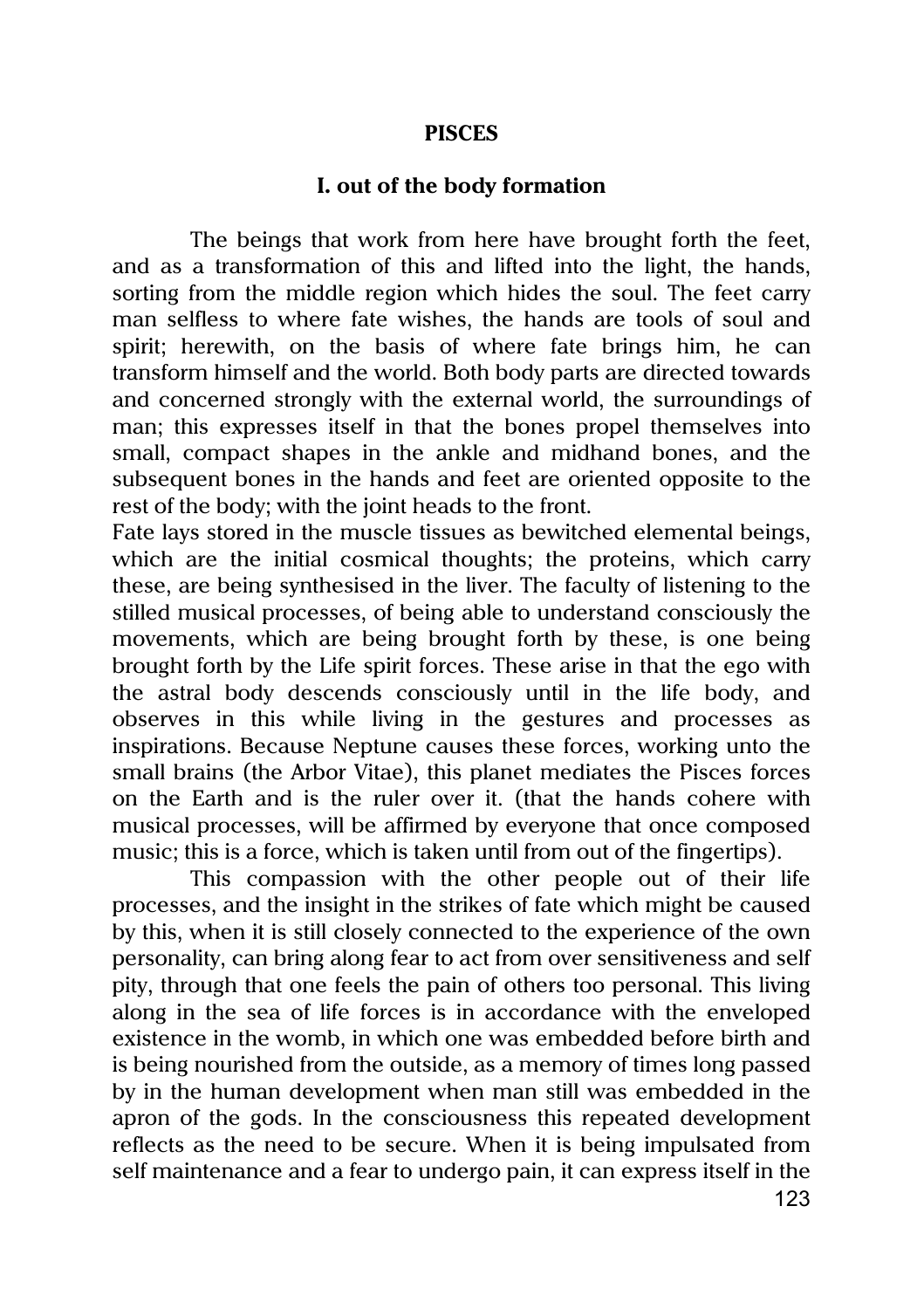unwillingness to connect to something and thus take in a place on the Earth – which means that one has to push others to the side and so cause them pain. When the touchiness can be transformed to magnanimity as a soul attitude, out of the realisation that all men are connected out of the spirit, which expresses in life, this magnanimity can grow out to truthful living along with all and everything that suffers; she then turns into true giving love, truthful compassion. The feelings of love are the conscious become objectivations of this, the workings of the water element; the soul insight of the karma is in accordance with the nature of this moving sign.

# **II. out of the human development**

When hearing reflects inside, it comes down in the effects of the liver process, where proteins are being synthesised after the destruction. In this way one can hear in these compulsive processes the soul pain, which has ever been done by other people. This gives fear to show oneself to the outside. Through making over and over again a step to the outside, the other person, out of this fearful self pity, one develops magnanimity as a virtue, and forces of forgiveness. The hearing of the tones and sound flows makes one in this way connect to every human and living being, and develops love for the entire creation. Also to the outside one can hear in silence the spirit as a reflection of how this sounds up an weaves innerly: Deaf people become suspicious, as if they have lost their spiritual mainstay (as well their space orientation), much more than blind people.

124 When one is being confronted with raw, spiritless sounds, especially during the young years when one builds up his body (factory rustling, cars, mechanical electrically amplified and electronical music), one can become suspicious, often aggressive. The thoughts are being cut up in pieces and spoken out stuttering-staccato. The becoming lonely from fear for the surroundings is at largest; the persecution mania because one hears voices inside (from the unprotected liver process which is reflected in the consciousness). This can give rise to a being sunken so deeply in self-pitying feelings and thoughts, that when spoken to, there is being questioned 'What do you say?' to wake up for the earthly reality, being experienced as unpleasant; often as well a staying sunken away in the deep sea of feelings. When one out of this learns to accept and go into the own and other persons fate and sufferings, one can learn to develop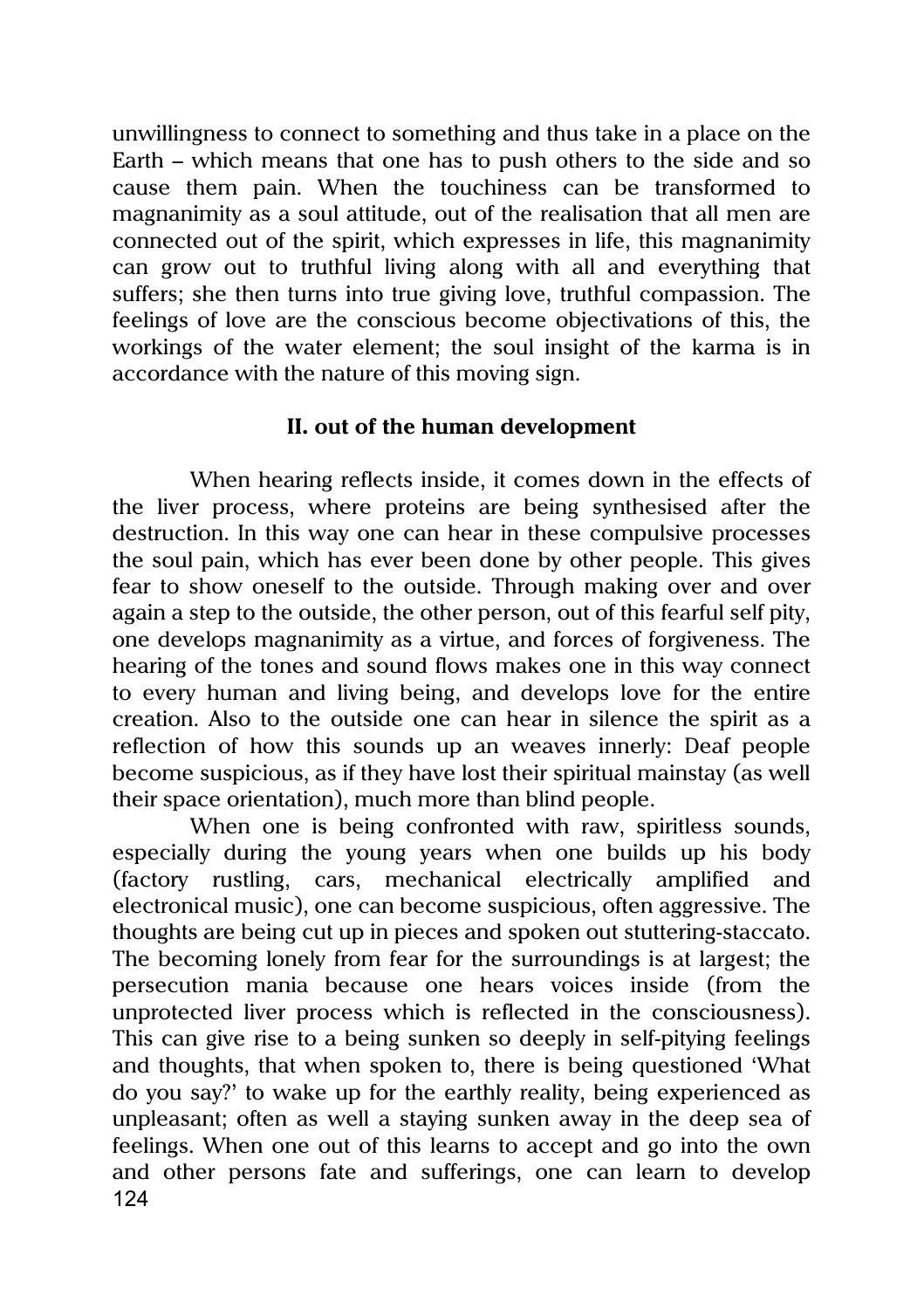magnanimity as a virtue. Then love can grow in the alliance with others, which can be experienced and expressed in weaving sounds (one can hardly close off the auditory sense; you are connected with it to the world – it is the oldest sense).

Out of this love experience one can offer oneself selflessly for a bigger whole.

Auditive sense; dissolving the personal through the bringing of love offers. Psychism as a world vision; one feels the spirit of others and also in phenomena through living into their mood, soul or physical movements and experiencing this in the soul. So this can lead to clear feeling.

### *Magnanimity can become love.*

As a natural image:

*A sparkling stream which in its whirls and meanders shows the significance of her direction. Do I go down or do I let guide my life by the stream?*

As an inner image:

*Retreating in the sea of currents one lives along with each movement. This offering self-denial offers the light, which radiates through each being.*

As a form gesture: *Inspiralising around a point makes disappearing and through this it leads to transparency.*

### **EARTH SIGNS**

These render qualities which are realized until in the physical body; ideas which have become realized ideals in the body as preparations to the New Jerusalem of the Apocalypse, the future Jupiter-phase of the Earth (with bad placement and aspects of a planet in one of the Earth signs the issue at stake is an initial talent which has not been transformed into an ideal, with the last possibility to accomplish this, or work it out as a hardening sickness which makes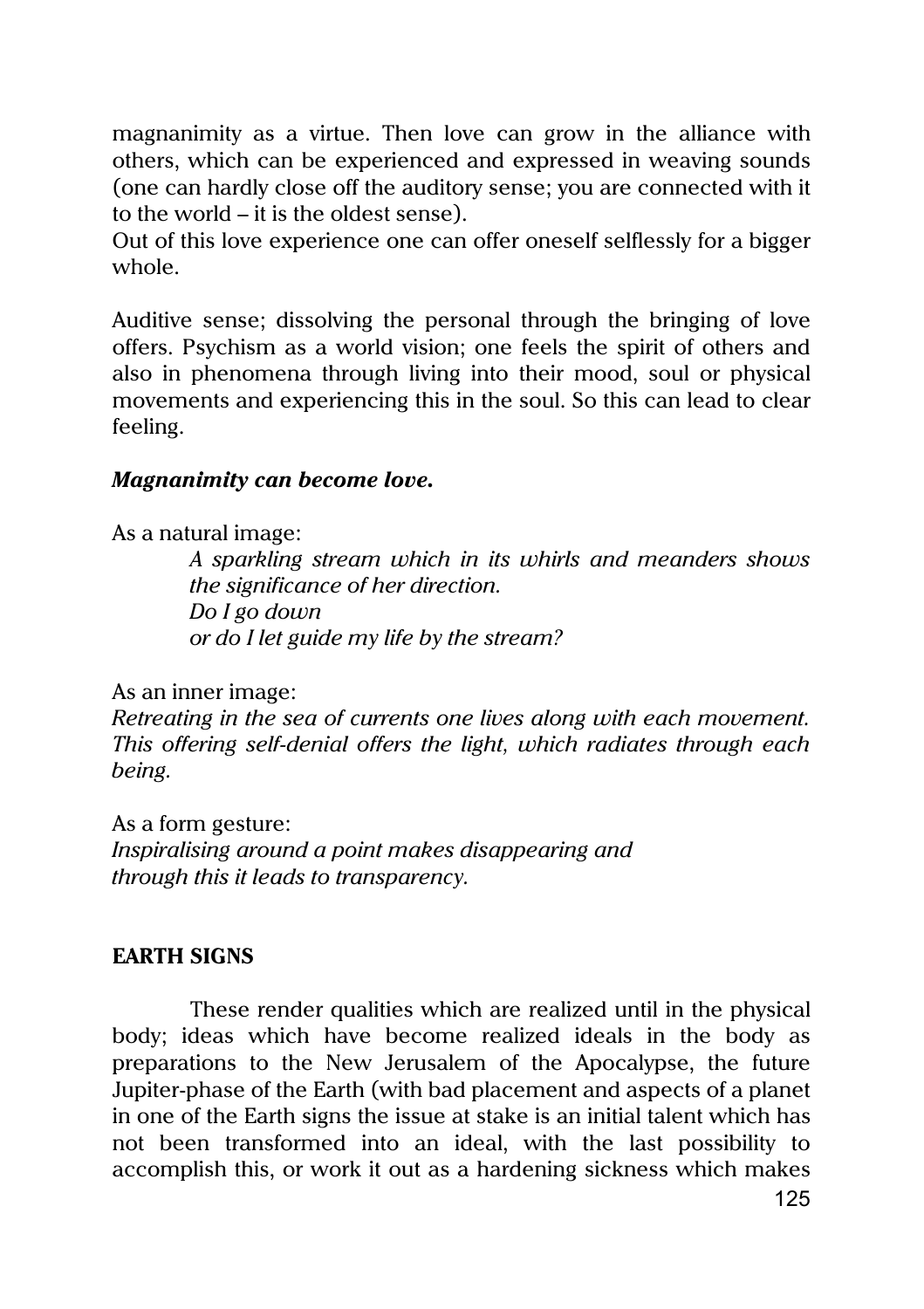burning out this talent). These can reflect in the consciousness as high or deep cosmical thoughts, with the striving to realise this on the Earth. Through the placement in house they render the qualities with which the concerning bodies and life regions in accordance with these (indicated by the position in house) are being formed and given a direction.

#### **TAURUS**

### **I. out of the body formation**

Taurus brought forth the digestive forces in the human organisation. In origin spherical man, living in the cosmical world of stars and planets, which has found its precipitation in the head which is spherical-oval on top (planet spheres are oval and quite thin, thick like a lins), grew out of the Earth and formed for nutrition his connection to the Earth as an umbilical chord. This first growth towards the Earth can be found back in the neck and throat, which forms the bridge, connection between the head and the rest of the body (which is being offered from the Earth). Likewise this bridge can also be found back in the star constellation; in the Pleiades the lowest lines of stars contract in order to support the upper half arc. The Pleiades thus form the bridge of the carrying earth body to the uplifted head, which like a (initially open, but later on closed) chalice, rises above it. The feeding effect in the digestion forms the physicaletherical chalice, the inner environment in which the other limbs of the human organisation, the ego and astral body, find their embedding. In the digestion the astral forces express themselves etherically; the planet spheres in their mutual movements are an archetype for the organ processes, attuned to one another. This is reflected in the next life on Earth in the brain windings, in which the transformed star qualities imprint themselves at birth.

126 The chalice formatting inner environment, the balance between nutritive and waste substances, is being regulated out of the kidneys as the excretion organ (a working out of Libra). The 10 petalled lotus flower regulates the digestion and the mutual working of the planet processes by means of the neural network out of the Solar Plexus. Both processes are Venus workings; hence that this planet rules over Taurus (in opposition to Balance the regulating work of the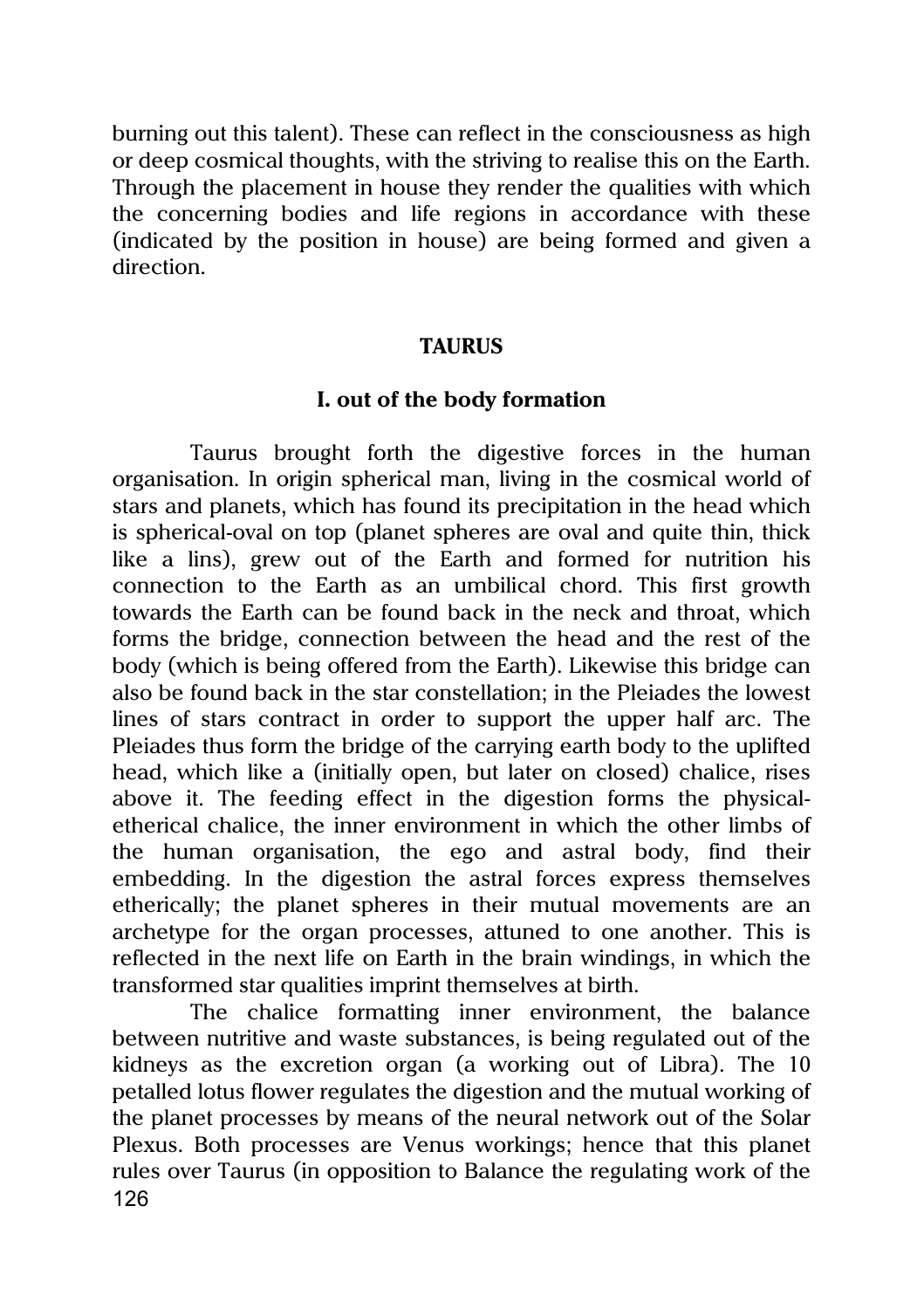astral body by means of the 10 petalled lotus remains more unconscious).

The thrive which lays as a basis to the need for nutrition, stems from the need to get a hold on the world through absorbing it and in this way transform it or not. In the consciousness this can reflect in the need to drink in people, possession, knowledge, impressions etc. without keeping up limits; wanting to taste the quantity of quality. This hunger for a hold onto the world can be sublimated by learning to experience and explain oneself with this in an artistic way, through which this may come to the consciousness on a spirit-rich way (in truth) all through the experience of beauty. This experience in the soul brings forth inner balance, because it happens out of the centre, the soul. From this virtue of inner balance can arise growth, if one does not stand still each time with a laborious achieved balance and thus fixates under the joy of inner peace.

When through this inner balance the truth of the spirit in the things (and digestive processes) is seen in, this is reflected in the consciousness as clear thoughts. These are given shape by the spoken word, made possible by the voice in the larynx and the entire speech organisation of throat, tongue and mouth. The voice is seated in the bridge of the throat. The speech is enabled by the formative working out of the 16 petalled lotus flower before the throat, when desires are being sublimated and thoughts can be observed clearly and formed out: the Mars process brings this forth, when power desires, impulsated out of the sexual forces from the star constellation of Scorpio, opposing Taurus, are being transformed (the 10 and 16 petalled lotus flowers stand mirrored around the heart, the Sun's lotus).

The tough viscosity of the initial Earth and earthly nutrition finds its precipitation in the slow unshapedness and slow consolidation which dwells in the digestion, and this can be found back in each Taurus working. This consolidating working is in accordance with the nature of this fixed sign.

# **II. out of the human development**

The word is the expression of a spiritual being which can express itself in the physical phenomena of sound and matter, and of which the stature are being filled up with more or less with matter. It therewith consolidates and can easily fall in the heaviness. In man the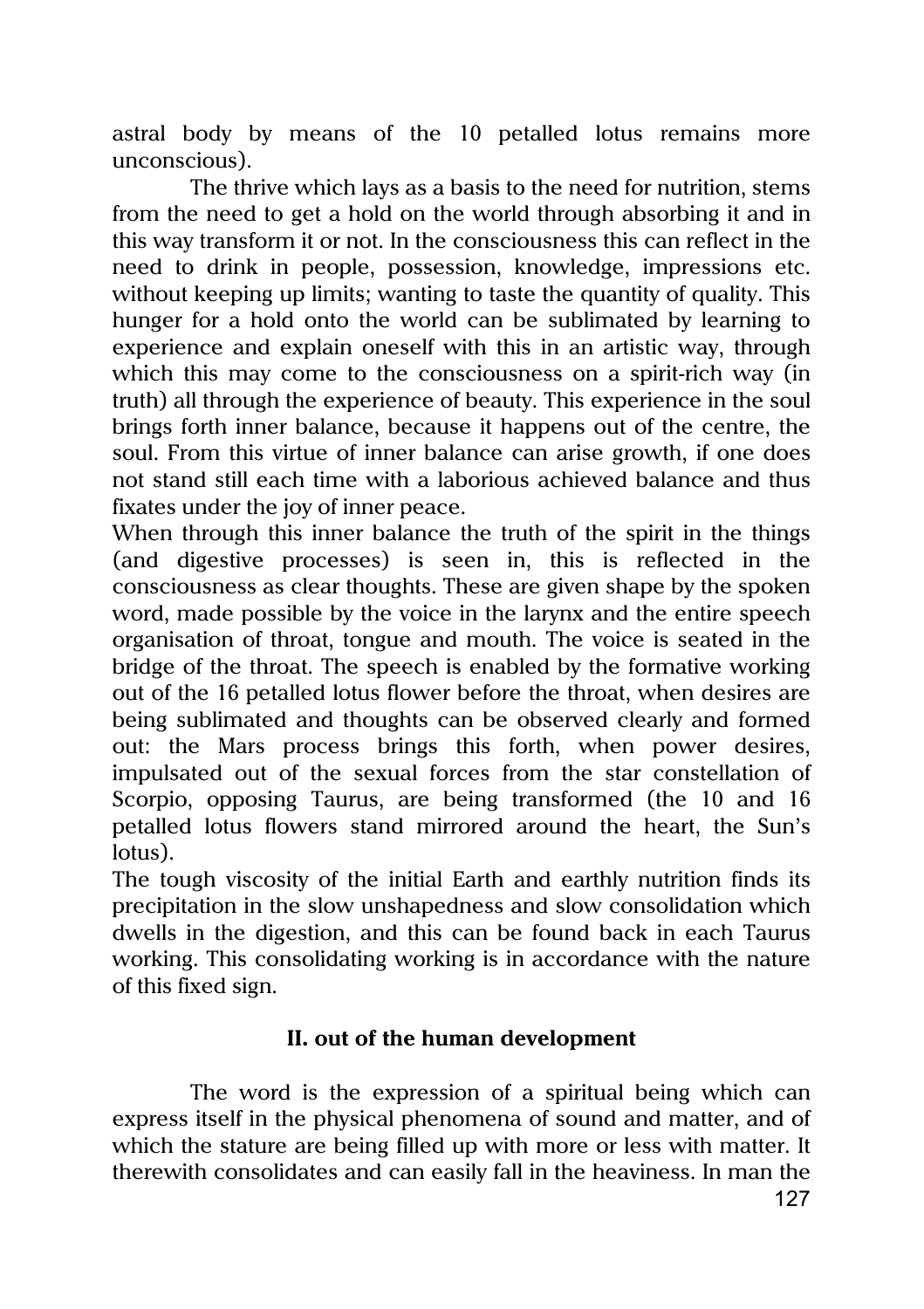thyroid gland regulates the inner balance of life ether, which harmonises bone formation and muscle movement. The balance between spirit force and weight filling is dynamical and has to be found and be developed as a virtue each time anew, to be not fixated over and over in a solid shape; only then the true transformation can bring forth the soul-spiritual attitude of constant growth to progression, going out of the throat and thyroid gland.

The need for nutrition arises out of the instinct to give a physical basis and consolidate the word forces out of which man has been built up. The nonrecognition in the true form which someone has as a spiritual being, by not fulfilling for instance the need for nutrition, so the maintenance and transformation, gives painful experiences in the soul by affecting the word sense, out of which arises an almost unsatisfying need for food (also spiritual, and of human contact), in order to have a secure hold on the Earth. This gives rise to the very consciously maintained balance, the measure in everything, so that growth stays possible and one does not remains hanging in the heaviness of body or emotions and thus fixates. Growth makes possible the transformation out of the word forces.

Word sense; Hold on and believe in, consolidation of an idea through practical outworking. Rationalism as its world vision; accepts only, which is real and well thought through.

# *Inner balance may become progression, growth.*

As a natural image:

*Tough lava streams unshaped from a wide crater and slowly coagulating on the air it finds its form differentiation.*

# As an inner image:

*From five directions tough streams flow upwards, bundle together, condense and thus form a whirling tower which strives upwards in orange. On the top there balances a chalice. Does it stay open or closes it? Does it get heavy on top or can it make itself translucent and thus diminish the heavy pressure, simplify the balance.*

As a form gesture: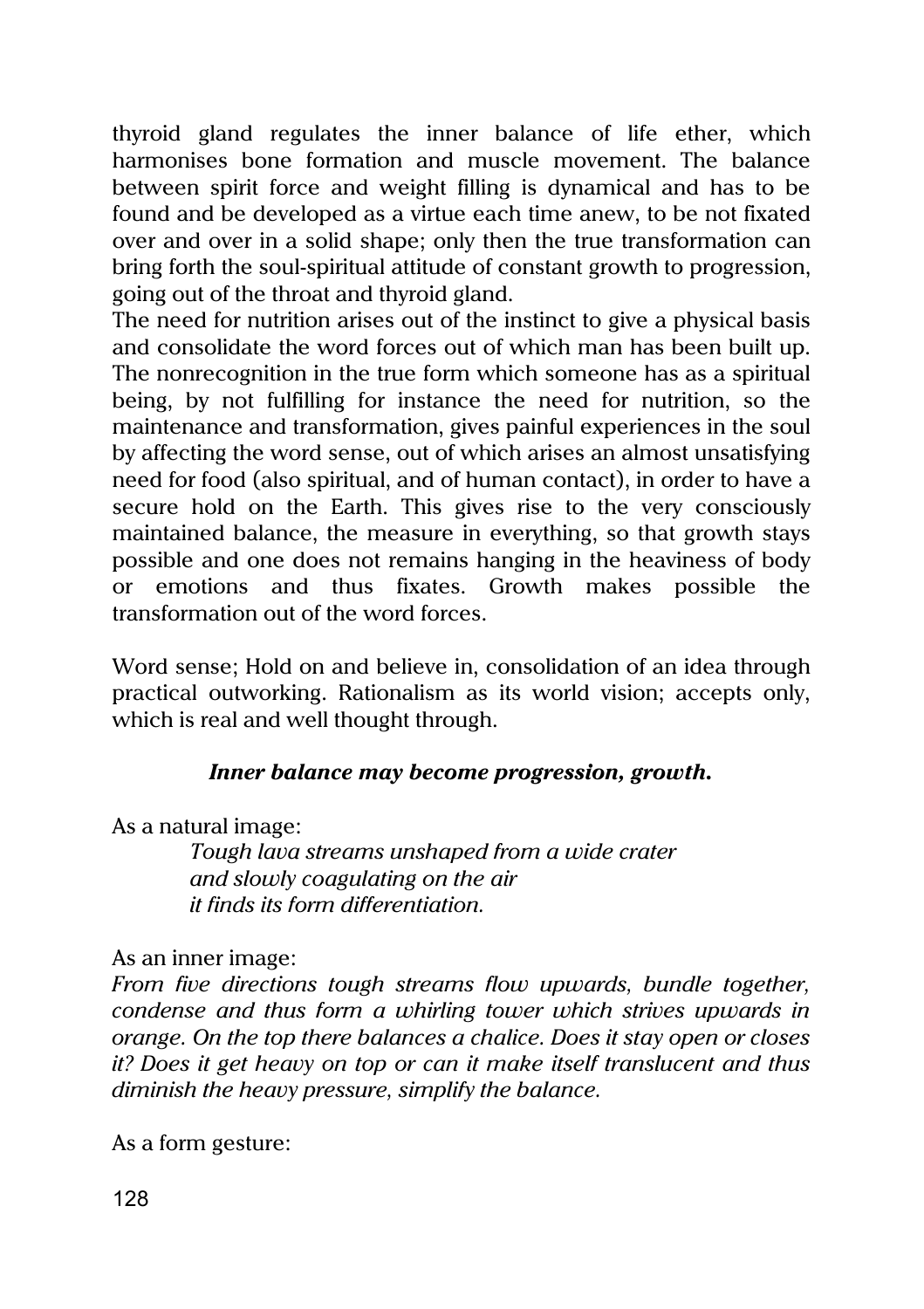*A propelling up and pushing down from above simultaneously gives a condensing, balling in-between.*

#### **VIRGO**

### **I. out of the body formation**

Virgo has brought forth the digestion, which finds its physical precipitation in the intests and the inner organs connected to it (gall, pancreas, spleen, and in a broader sense liver, kidneys, lungs and the heart). In it takes place the degradation of substance and the transformation until body forces and forms. The process is being regulated astrally out of the plexus solaris, but vivendified by the 6 petalled navel lotus flower, which has been brought forth by Mercury and forms the centre for the life body. That is why Mercury mediates the forces of Virgo via this lotus, and therewith he rules over this sign. He gives life to the digestive processes, which tend to fixation in the waste formation, so that the vivendified substance can be applied in the life processes significant and reinforcing.

In the consciousness the excretion process is reflected in the need of meaning for the surroundings by making oneself useful in a servile way to it and thus borrow his identity from it; in the life body as the thrive to maintain control over the chaotic life processes by cleaning and conducting these. Reflected in the astral body consciously, this regulating and systematising to get a meaning of it unto a tendency to social control over group dynamics and processes with other people. This may easily lead to meddlesomeness to let run the process according to the right found systematically felt in paths; this can let vanish the life from it, so that only the social form remains as a muster, bed. Hence a virtue to be developed for Virgo-people is true courteousy from heartiness, which keeps life in the social forms and treats each human as an equivalent, free individual, so that he is not subdued to the overall group idea of order and regularity. In order to host this freedom, the Virgo-human has to develop the ideal of the heart tact, which can guarantee at each moment the life in the form by letting free the other person in his acting and yet having continued the social process.

These degrading and synthesizing thoughts are the basis whereupon fate can be formed and transformed; the elemental beings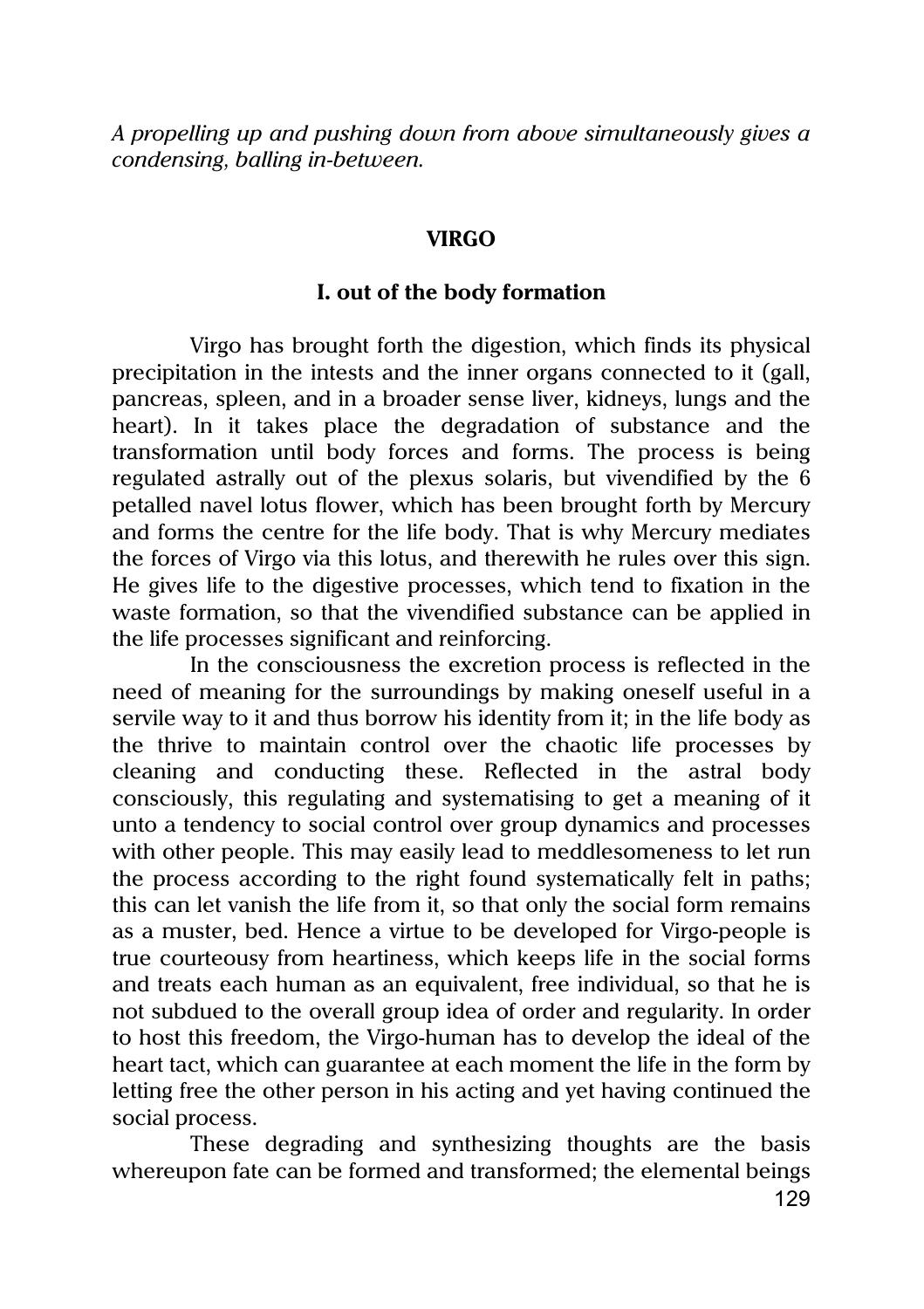bewitch and condense until in the tissues and when these de-witch, they can be reflected in the consciousness as thoughts, images. As a mirroring out of the opposing star constellation Fishes this becomes insight in karma (in former days lyres were stringed with cat intests, because they knew about these musical-karmic forces in the intests). This in accordance with the making conscious out of this moving sign.

Reflected in the thinking, these are the thoughts, which lay stored in the tissues as the transformed deeds from the previous life. In these as well can be brought life in the form, because if not this can be caught in systematics and then get fixed to pure intellectuality; the thinking then becomes to common sense with an encyclopaedic storing system, without that the thoughts can be weighed on soul colouring or moral content.

#### **II. out of the human development**

The movement sense is reflected against the movements in the guts and the here occurring digestive processes of degradation, analysis and construction; reflected in the consciousness, this gives a tendency to control over the own movements and activities of the body, which originate in the digestion. The tendency to control, coordination and mastering these processes is connected to this.

A truthful striving for encountering other people without wanting to interfere in their expressions to control the social process makes developing courteousity as a virtue, so that the social is not fixated in mere forms of intercourse. A movability at each moment which adapts to the circumstances brings forth a warm way of feeling and let feel at home, a bed in which each one can speak himself out.

When one knows to apply this every moment, the thus arises alertness of spirit in the social becomes to heart tact, from out of which one can say on every moment the right thing to let the social process continue as a fluent directed stream. The tact of heart knows to feel into what the other person moves, wherewith one does not impose his own way as will, but tries only to keep the process streaming and thus conduct.

130 When the movement sense is being violated, for instance in that as a child one gets too fixed, unbendable limitations (or on the contrary no clear ones), there will arise later on a compulsive need for control, which wants to conduct out of duty, formality and preconceived moralism. Often also accumulated bitterness through the limitations in freedom of movement or just unclarities about these, which may be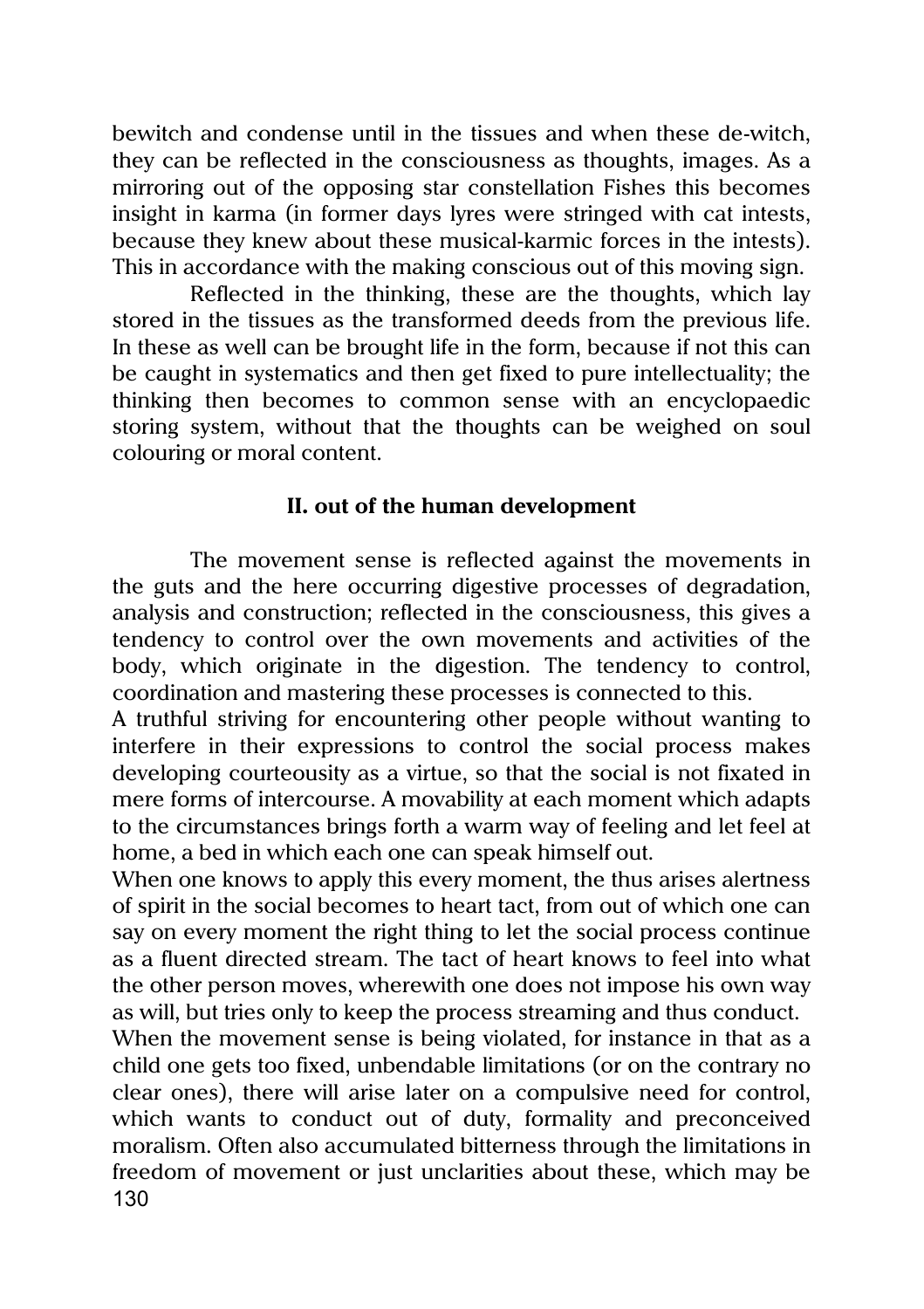expressed at times in eruptions of aggression (sometimes also sounding kept inside in each word one speaks). Through bumping with this against the external world, because it may call forth quite some defensive reactions by other people, one can develop step by step the courteousity as a virtue by keeping up each time that it is not the others which are the cause of the self felt limitations. Out of the faculty of compassion and presence of mind one leaves the other person in his value and develops true tact of the heart as a soul attitude.

Movement sense; controlling processes from out of this. As its world vision the phenomenalism, phenomenology; with it one lets speak out the observations as phenomena in oneself and connects with these from the inside the here living ideas as spiritual beings.

# *Courteousity may become the tact of the heart.*

As a natural image:

*Clouds of dust whirl up at different places and when caught by the wind, they are interwoven in sparkling smears against the sky. The narrow valley keeps the dust together and makes it propel on.*

As an inner image:

*Beds around islands and beacons; like this the flows of life go. When the streams are being guided around beacons, these are nonlimiting intest walls.*

*Thus the streams find a vivid progression; the beacons light up as pointing, conducting points.*

As a form gesture:

*Closing up the progression at points of bending with rhythmical thrown up walls.*

# **CAPRICORN**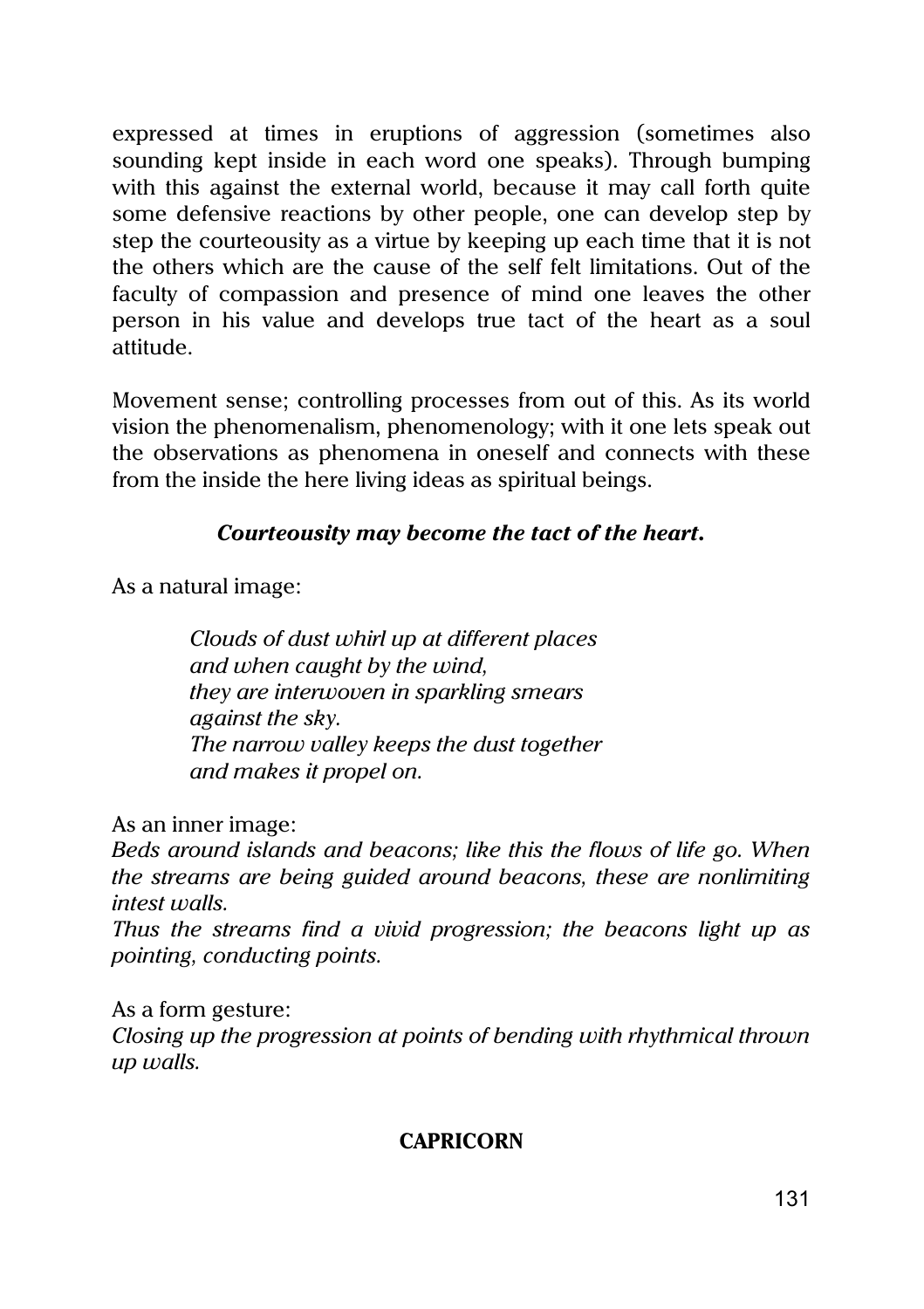### **I. out of the body formation**

Capricorn brings forth in the body the joints, which enable that the bones, forming the stature, can make bend the limbs and thus give man the possibility to move and replace himself. The archetype of this, because the formation of the body starts at the bottom with the feet is the knee, the joint with which one can straighten up to the light, or can climb. The joint is the point of force through which the sturdiness of the body gets a sense and does not lead merely to fixation: through the movements that are made possible by this, one can walk down ones fate and act, through which the life becomes a sense in the biography and one does not keep standing passive in the same place like a plant and fate does not only accomplish to us from the outside.

Saturn is the planet, which brings forth death of the spirit a spatial image in the skeleton, as well as the blood preparation (red blood bodies) on the basis of which the spirit can rise up in the time to form his biography. Hence rules Saturn the Capricorn forces on the Earth, via the 1000 petalled lotus at the crown, which on the reflection in the physical body can sparkle up the world memory.

Besides the skeleton formation Capricorn via Saturn brings forth as well the skin formation, which enables to separate the inner world from the external one. The body is the tool of the soul and the spirit, which by means of the sense gates get in contact with the external world. This predominantly occurs through the eye sense, centred in the eye, which has been brought forth by Capricorn out of the old Saturn, just like the other senses out of the other star images. Behind the eyes slumbers the third eye with the hypophysis. This has been closed during the dark era, but can be awoken again one lets come into a significant image in the soul the spiritual beings, which work behind the physical phenomena. Then one awakens for the forces of the spirit self, which are being mediated by Uranus upon the Earth. Hence Uranus has been noted as the night ruler over Capricorn.

132 As a basic experience of existence one nowadays experiences that ones soul and spirit are imprisoned in ones physical body, which is an external expression for ones spirit: this is separated from of the other people, left over to itself and is only being maintained by its own desire to exist, which is being expressed in the extend of vitality in ones life. This gives a feeling of great loneliness and far alienation of the spiritual world out of which he originates and to wish he longs back out of the most profound of his being. In the hierarchically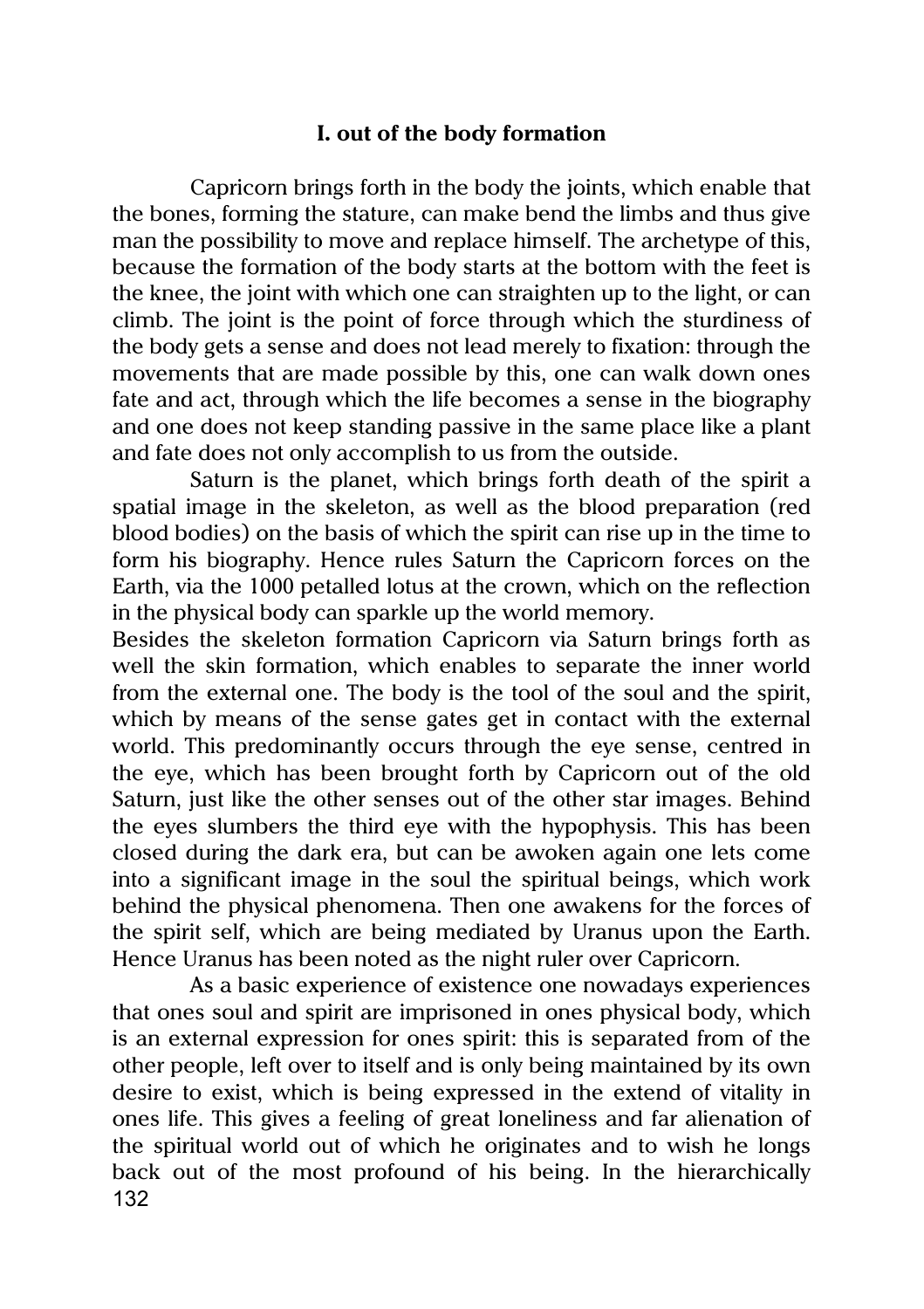constructed spiritual world of angel spheres he longs for his way back to the experience of God the Father in his spirit working (the Holy Spirit), separated as he is within the limitation of his skin with initially senses that are merely apt for the physical world. On the physical level the up striving force, which is reflected in the knees as psychical progression, can give rise to ambition and thus to job hunting, climbing up within the societal hierarchy (which is a reflection of the spiritual one). Being searched for in the spiritual, the loneliness and separation can arise the inner courage, which one has had back on his own star with his decision to incarnate. This courage to dare to stand alone can wake up the spiritual insight all through the sense gates: herein can awake insight in world and being (the opening of the third eye), and by giving shape to fate in the right way, thus generate the redeeming force of man and the world as an ideal image. The form tendency out of Capricorn thus becomes to world building principle, with the spiritual world as archetype, transformed through the ego and soul. Redemption from the spell of matter, out of the physical (spiritual insight).

With bad placing and aspecting of course a binding to matter and fixation of form tendencies, predominantly in and out of the bones.

# **II. out of the human development**

What comes to the light in the world, shows itself rough and naked for the eye, despite the beautiful appearance, which can lay at the surfaces. As well the own fate in relation to the world shows itself like this; the own place, but also the germs of spirit working which one wants to try to work out in the network with other people which society has spun (and still does constantly). There is courage needed to take upon oneself constantly the responsibility for the own inner will decisions, often with opposition from the outside, and thus make practical applicable the spirit-germs in the world, so that this and society can be enriched with it and be transformed to contemporary spiritual values.

Thus the rigidity of structures can be transformed from the inside, the yoke of society being liberated through placing limbs and bendings at the right spots.

Likewise seeing (eyes, kidneys, front lotus) can become to real clairvoyant seeing and one can act practically directed out of it.